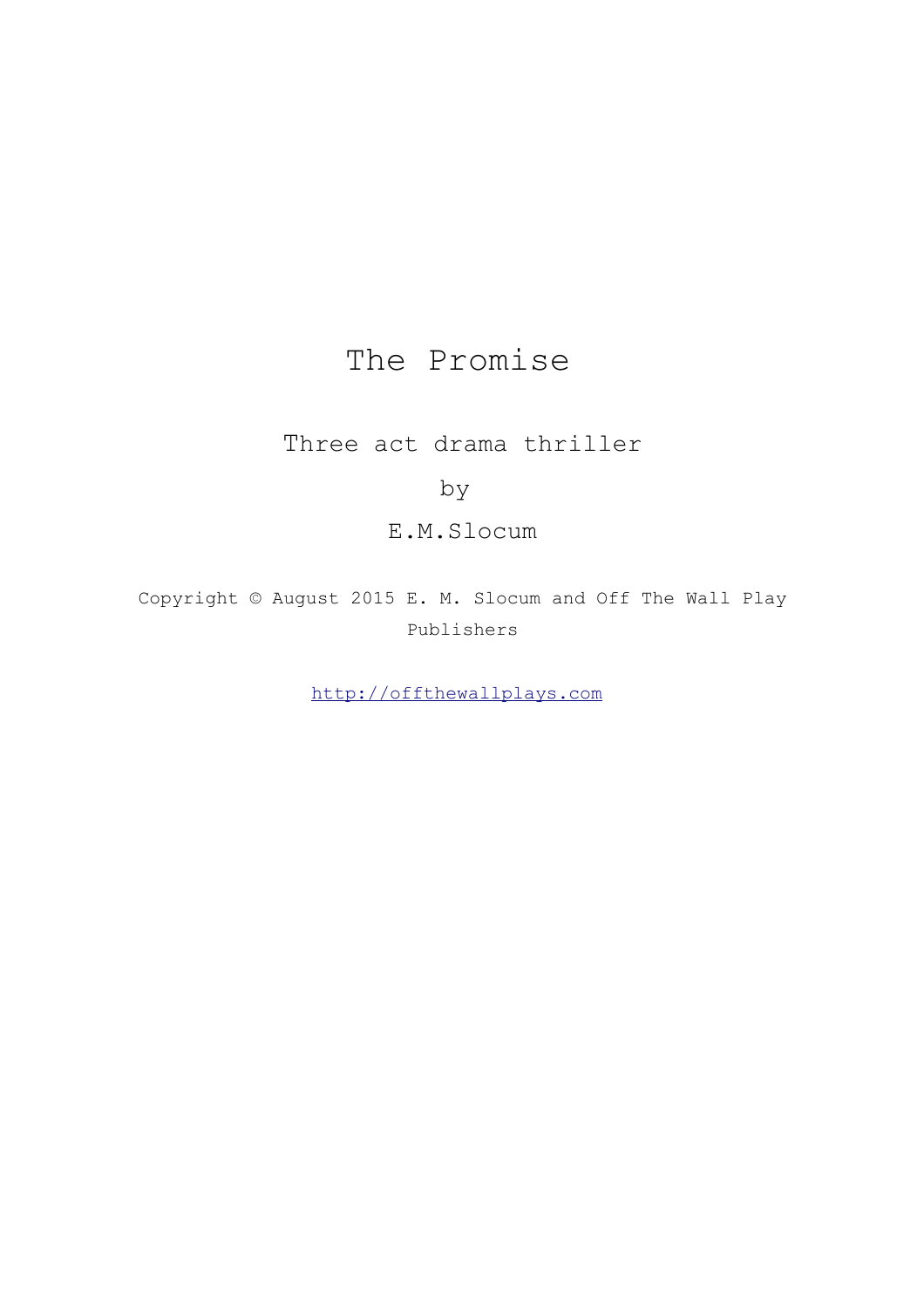This script is provided for reading purposes only.

Professionals and amateurs are hereby advised that it is subject to royalty. It is fully protected under the laws of the United States of America, the British Empire, including the Dominion of Canada, and all other countries of the Copyright Union. All rights, including but not limited to professional, amateur, film, radio, and all other media (including use on the worldwide web) and the rights of translation into foreign languages are strictly reserved; and any unauthorized use of the material may subject the user to any and all applicable civil and criminal penalties. For any information about royalties or to apply for a performance license please click the following link:

http://offthewallplays.com/royalties-and-licensing-ofplays-soldby-offthewallplays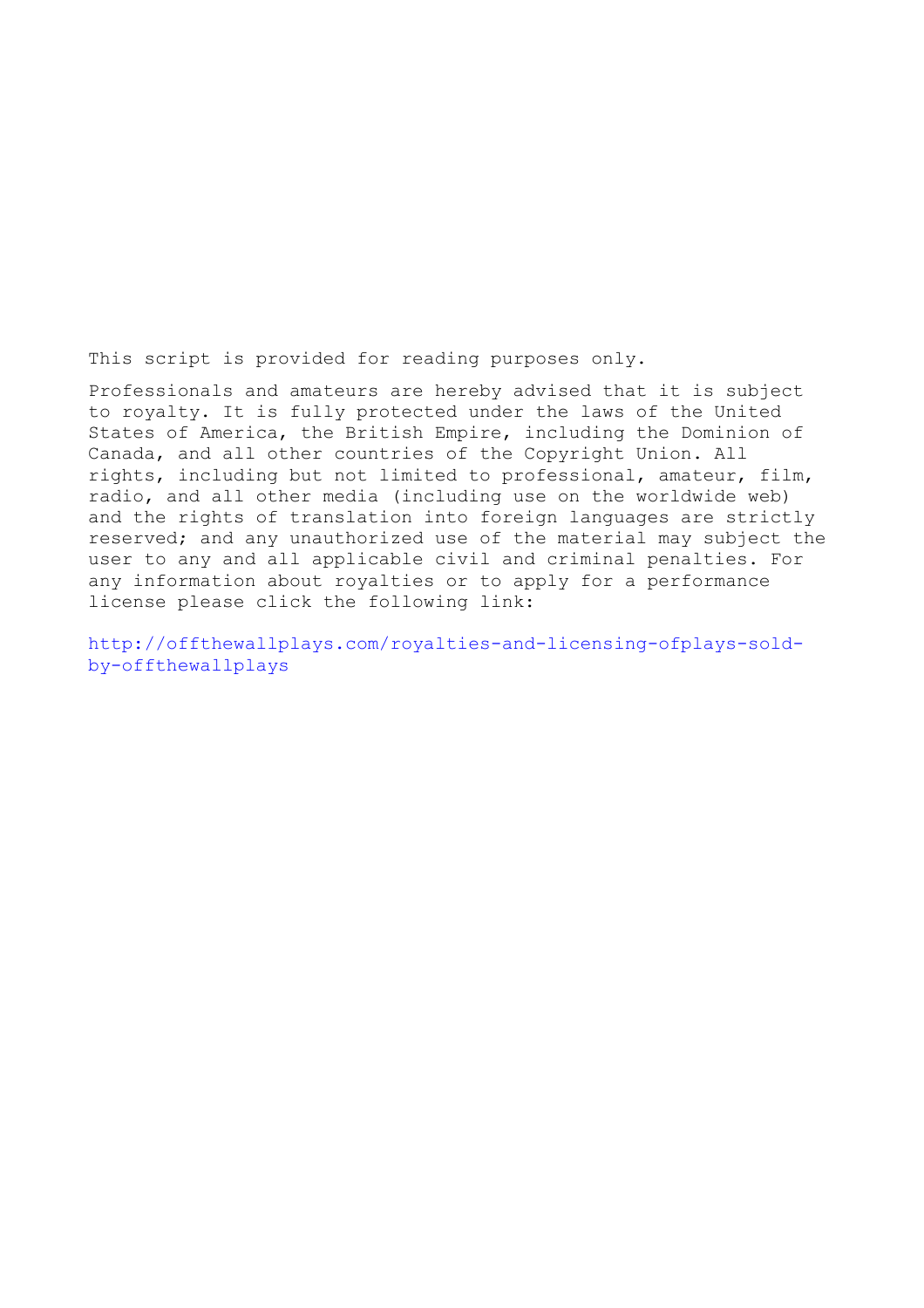An apartment flat, one dining/living room with a rectangular table, one chair on each side. An open kitchen in the background, separated from the dining/living room by a sideboard filled with cookbooks. The dishes are stashed in the sink, an open milk carton and a microwave meal lay on the counter. Next to the entrance door are two large garbage bags which are tied up, plus a third one next to these which is untied and filled to the top with litter. Next to the dining/living room is the small bathroom; a toilet, sink, cabinet, mirror. The kitchen and the bedroom are connected to the bathroom. The bedroom isn't visible, it goes off the left, offstage.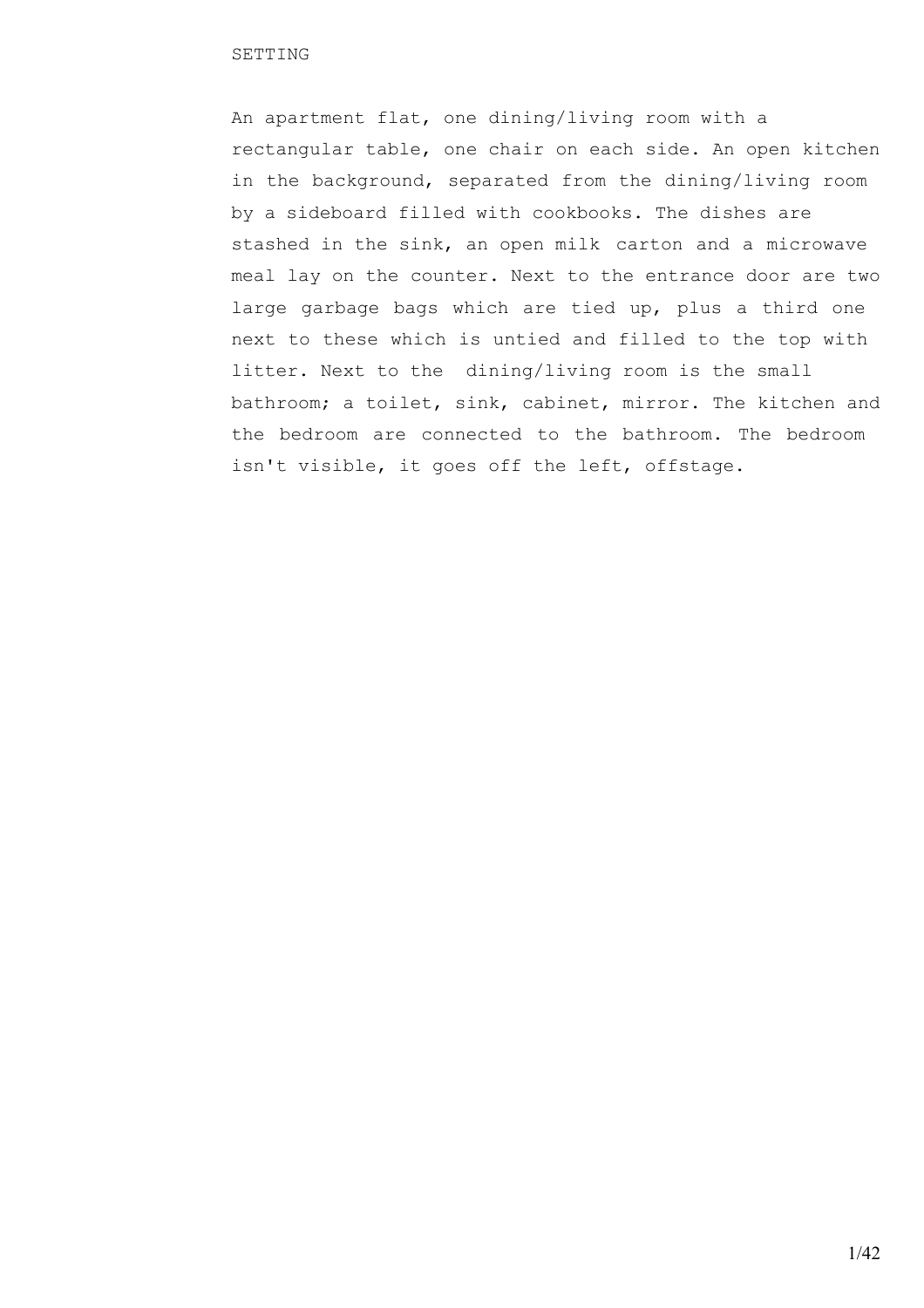ACT I

#### Scene 1

We see BEN coming from the bedroom into the living/dining room. He goes over to the table, produces a pack of cards from his pocket and sets it on top of the table. He sits, starts mixing the cards, lays them on the table again. He waits, stares absently, is daydreaming, smiles unconsciously. The doorbell rings and he goes over to the door, looks through the spy and then opens the door. He spreads out his arms to welcome his guest and in comes PHIL. They embrace, pat each other's backs rather stiffly. BEN indicates that PHIL should come in and seat himself at the table. PHIL is holding a bottle of wine.

BEN

Come in, come in. Glad that you could make it. Please, have a seat.

### PHIL

Am I too early?

(Goes over to the table, waits, looks around the apartment.)

#### BEN

No, no, I was just setting out the cards.

PHIL

Good. I must warn you though, I haven't played in a while.

#### BEN

Neither have I. Neither have I.

### PHIL

(Holds up the bottle.) Do you want me to open this?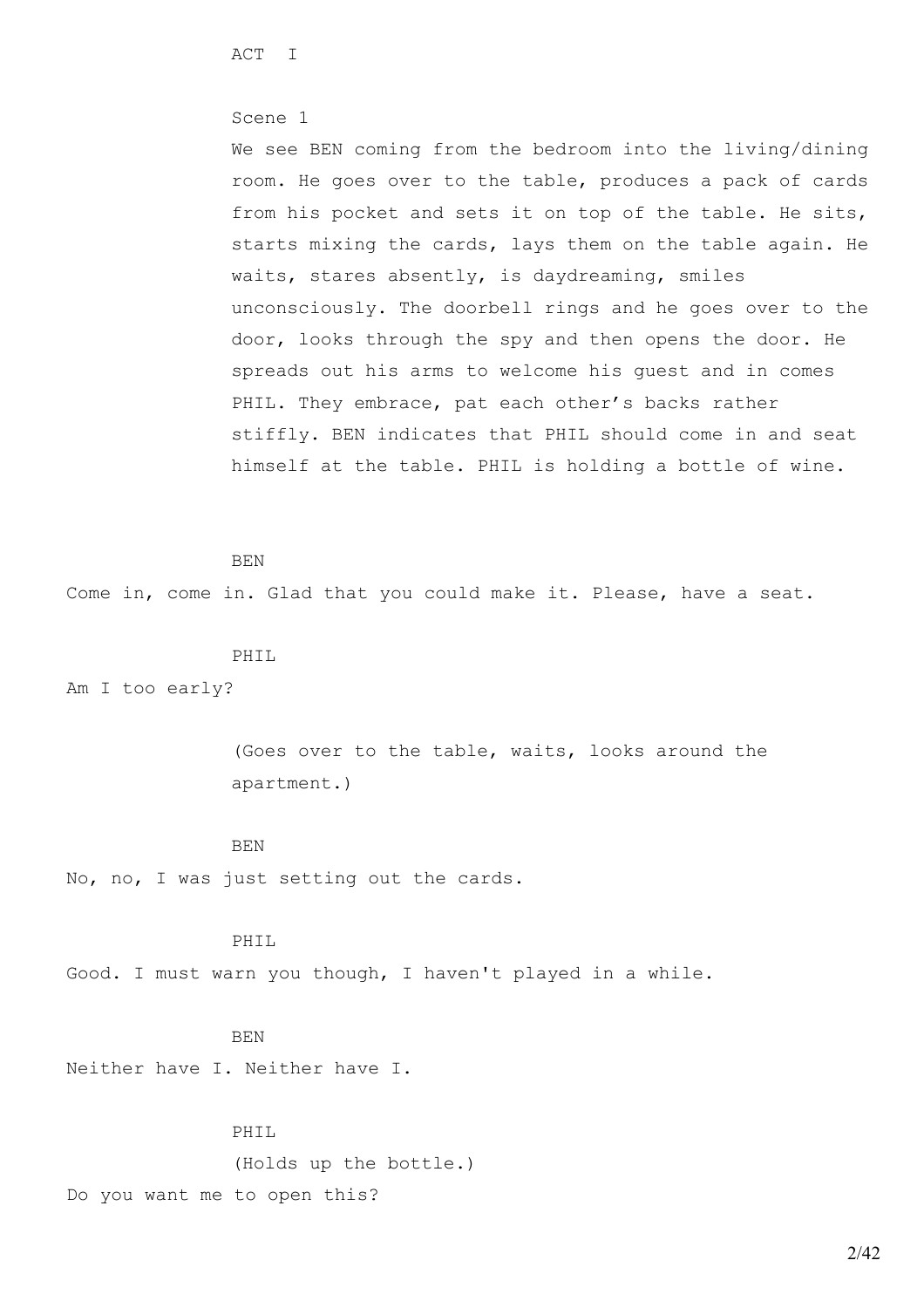BEN What kind is it? Oh don't tell me. I won't look at the label. (Goes into the kitchen, open a drawer and gets a corkscrew.) Let's see if I've still got it. (Taps his nose with his index finger, takes the bottle from PHIL.) PHIL (Embarrassed.) Oh...I don't think we'll be needing that. (BEN inspects the cap screw and laughs.) PHIL I'm not what one would call a connoisseur... BEN Don't worry. I haven't had a red in years. Probably all the same... (Lays the corkscrew on top of the sideboard.) PHIL (Apologetic) I bought it down at the gas station. I was kinda in a hurry... BEN Anderson's? PHIL Yeah.

3/42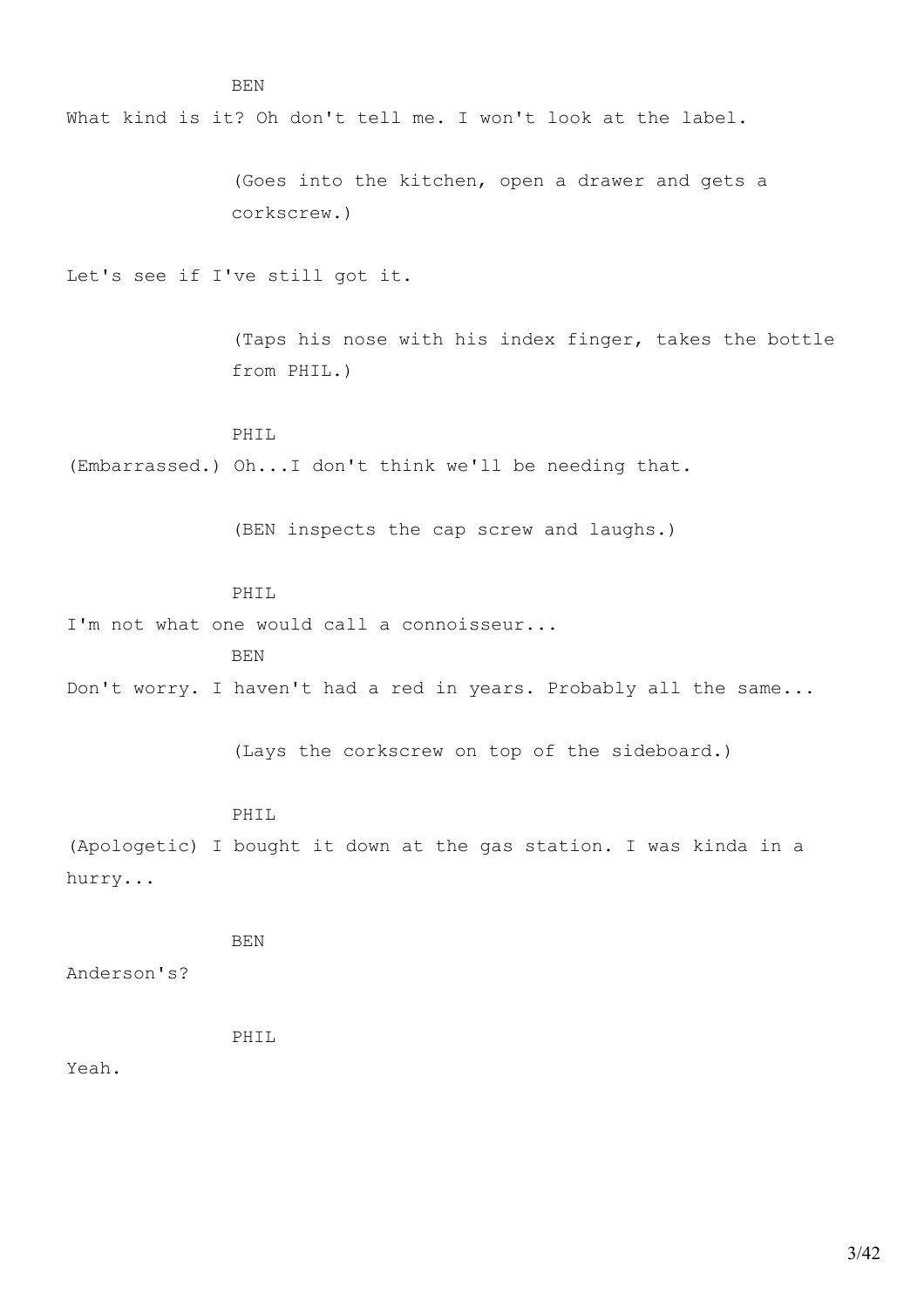He's got the best. Honestly. Had to buy some dinner last week, ran down there and voila! Had my Chicken Terriaki ready in two minutes. I never saw the use of those things.

(Gestures to the old microwave.)

Too loud. But, I must say, they do come in handy.

PHIL

Yes.

# BEN

Come on, have a seat. I'll just fetch the glasses.

(Goes into the kitchen, searches for wineglasses. PHIL takes his place on the left side of the table.)

PHIL

Thank you again for the invitation.

BEN

(Still searching.)I was happy that you accepted. I guess we'll have to go with water glasses. You don't mind, do you?

#### PHIL

No, no. Any glass is fine.

BEN

Not really. See...

(Comes back with two water glasses, puts them on the table, unscrews the cap, pours.)

...it's actually very important. There's a whole list of things to do before it even touches your glass; Decanting the wine, letting it breathe and blossom, sniffing the cork – when there's one to sniff.

BEN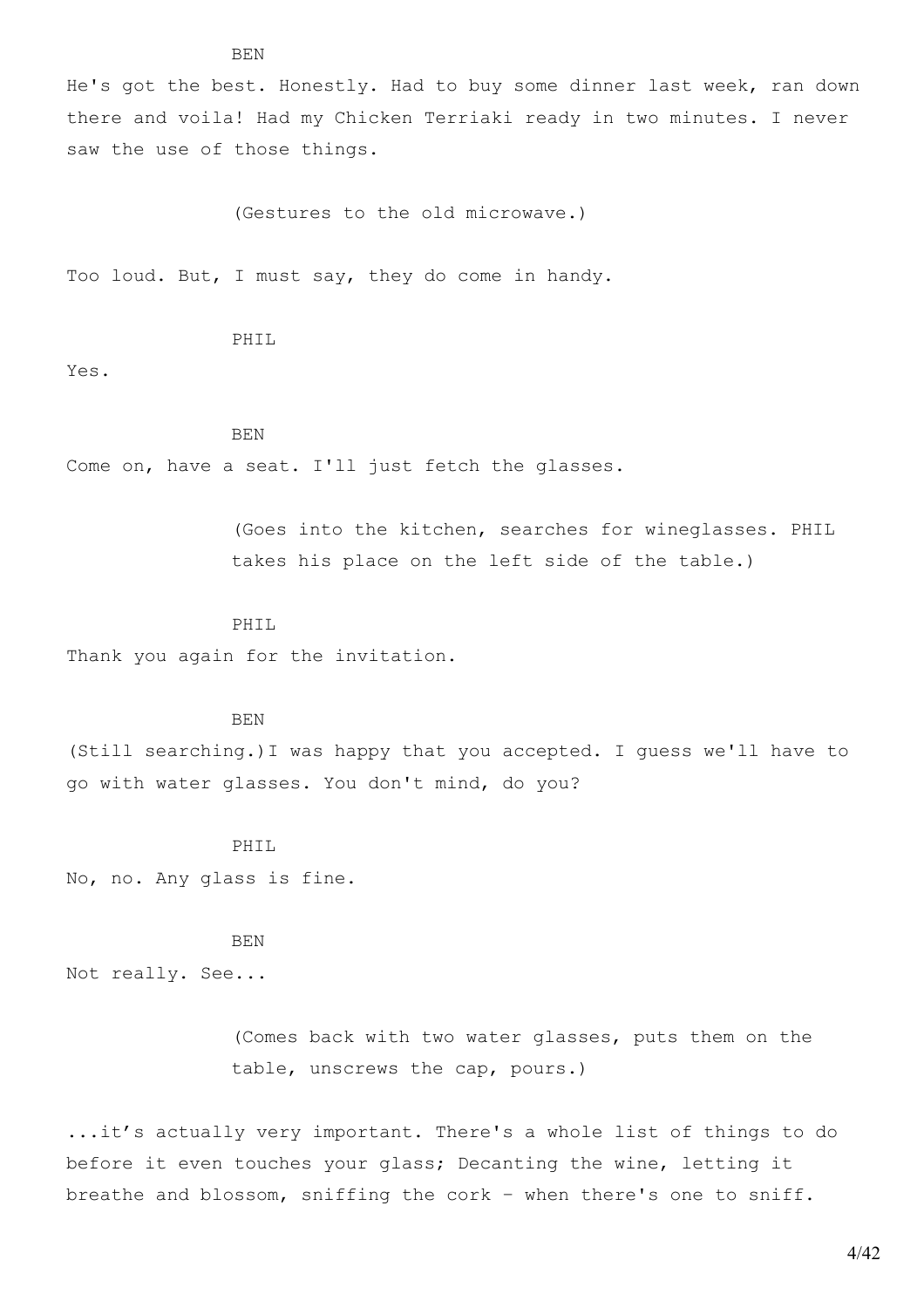(Lifts the screw cap, holds it beneath his nose, closes his eyes.)

You try and imagine the perfect fragrance to meet the scent you've just taken in, you ponder on the depth and bouquet that it transcends, you let it settle a little more.

After all the sniffing and palavering, you pour the red into the appropriate glass – but, just a bit.

(Takes his glass, closes his eyes.)

You take another sniff, then a tiny sip and let it swirl and tumble along your tongue.

You see the shape of its body: if it's voluminous, heavy, dark, cold, warm, passionate, sweet, too sweet, sharp, too sharp, slender, light or perhaps a little too mellow. So many factors...Then you swallow. You register the way it says goodbye to your tongue. Has it left completely, too soon or is it still lingering gently or heavily in your mouth? So many facets...

(Opens his eyes, looks into his glass.)

Each wine has its glass, according to its body, weight and color and so on and so forth.

(Beat.)

Comforting, in a way.

(PHIL holds up his glass, lets the wine circle.)

When you've poured the wine, some let it circle, although you'll always be able to detect the versed from the novice...

(PHIL stops circling.)

5/42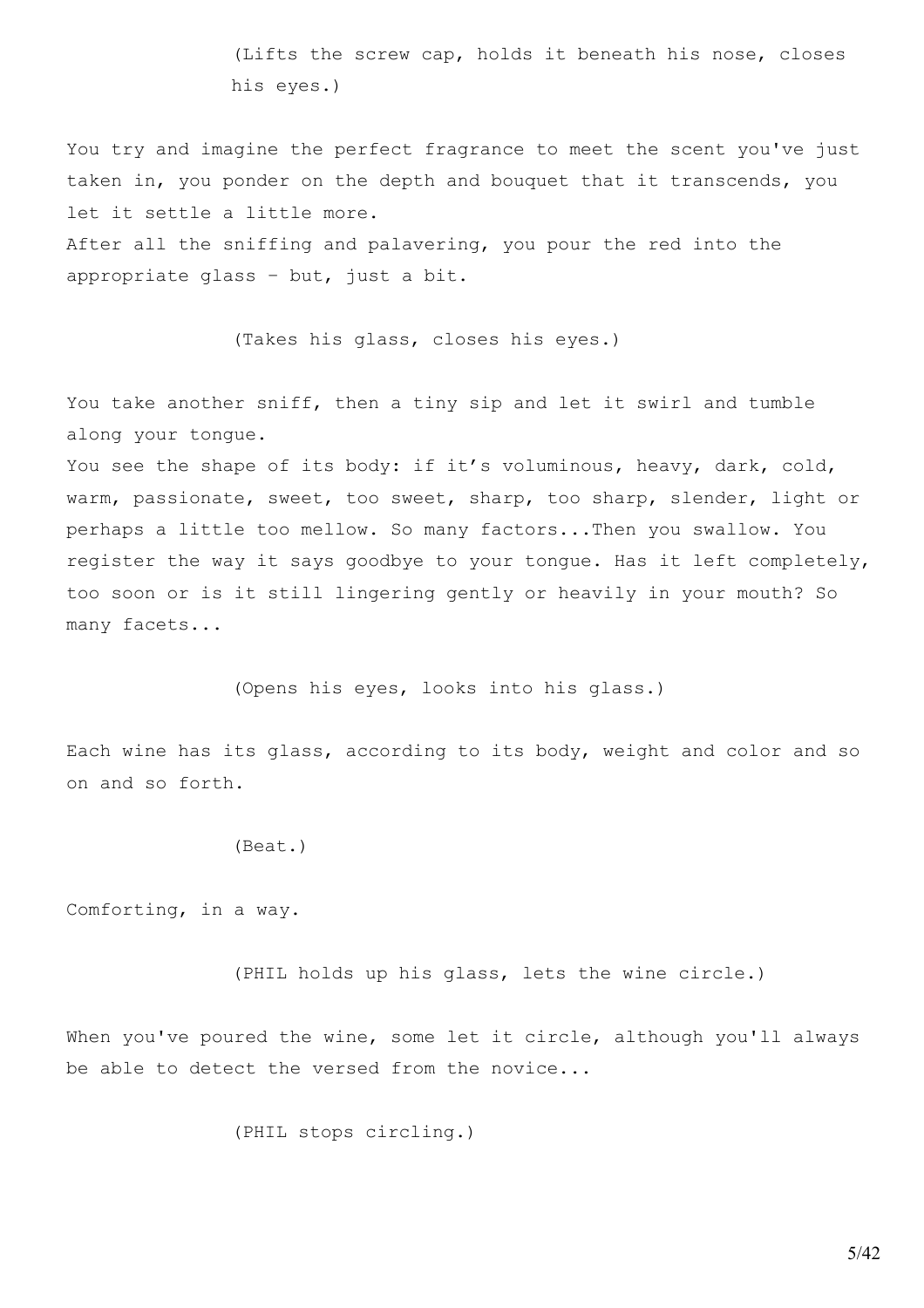One can circle and make portraits of all the liquors in the world. But wine...Wine is for the nose, tongue and your imagination only.

(Raises his glass at PHIL.)

To all the nonsense in this world! Cheers!

# PHIL

(Raises his glass.) Cheers. To your health.

(PHIL takes a sip, BEN downs the wine in one go, contorts his face.)

#### BEN

Oh God. That was even worse than I thought!

(Laughs, pours himself another full glass.)

(PHIL looks concerned as he watches BEN take large sips.)

### BEN

I just can't play cards when I'm clear headed. That's all. Never could. Always lost.

(Takes another large gulp.)

# PHIL

What do you want to play?

BEN Don't care. You choose.

# PHIL

Okay. Lets see...How about a round of poker?

### BEN

Got to be more than two players, don't you think?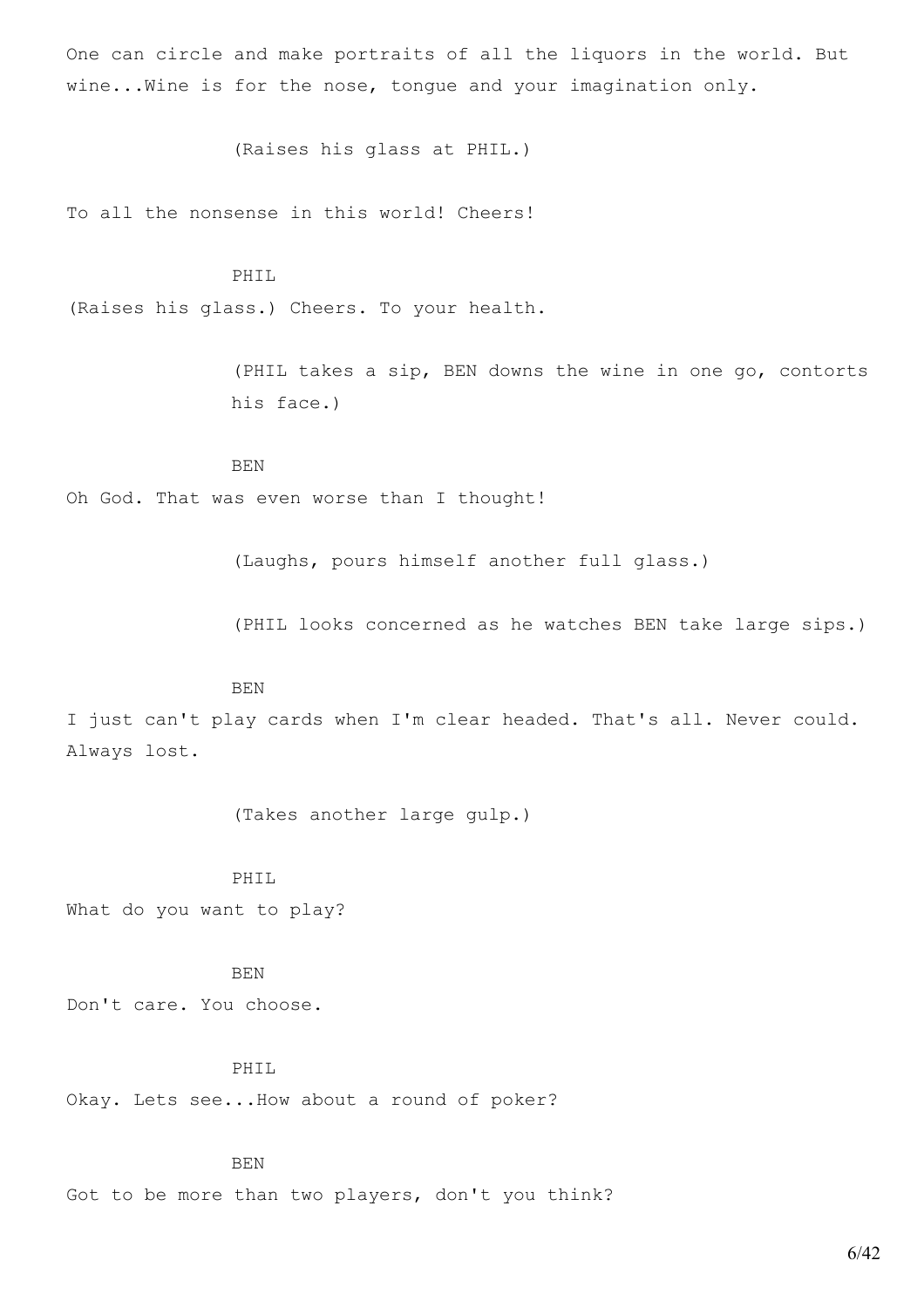### PHIL

Sure...What about rummy?

BEN

Nah...too girlish, feminin. My wife always played it with her girlfriends, as did my grandmother with hers.

#### PHIL

Scat?

BEN

Nah...I've never been drunk enough for that.

### PHIL

That's really all I've got. I could teach you though...

#### BEN

How about we just leave the cards aside for a minute.

### PHIL

And?

# BEN Talk. Get to know each other.

PHIL

Sure.

(Lays the cards aside.)

What do you want to know?

BEN

Let's see....You said you were married.

# PHIL

Yes. Still am.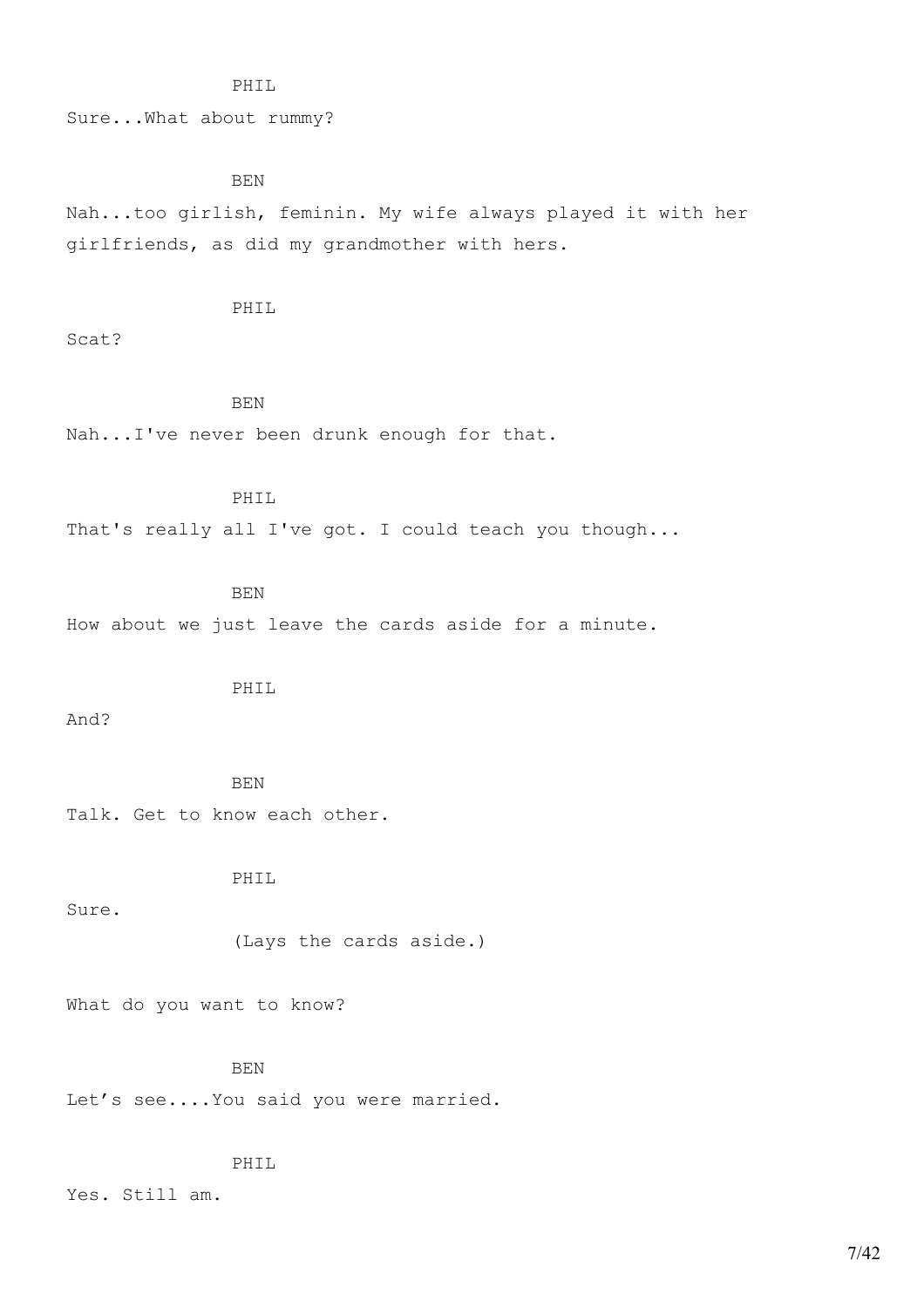That's good.

### PHIL

(Shifts uncomfortably.) Soon, it'll be fifteen years.

### BEN

You married young.

### PHIL

Twenty one. Melissa just turned eighteen.

### BEN

That's young.

#### PHIL

We knew we loved each other the minute we met.

### BEN

That's nice.

#### PHIL

Yeah, it was...

(Pause.)

# BEN

I'm a little disturbed...

### PHIL

If it's about the age, she was younger than I was, but –

## BEN

No, not because of that. That's nothing. Nowadays, at least. I was just wondering where she is? Your wife.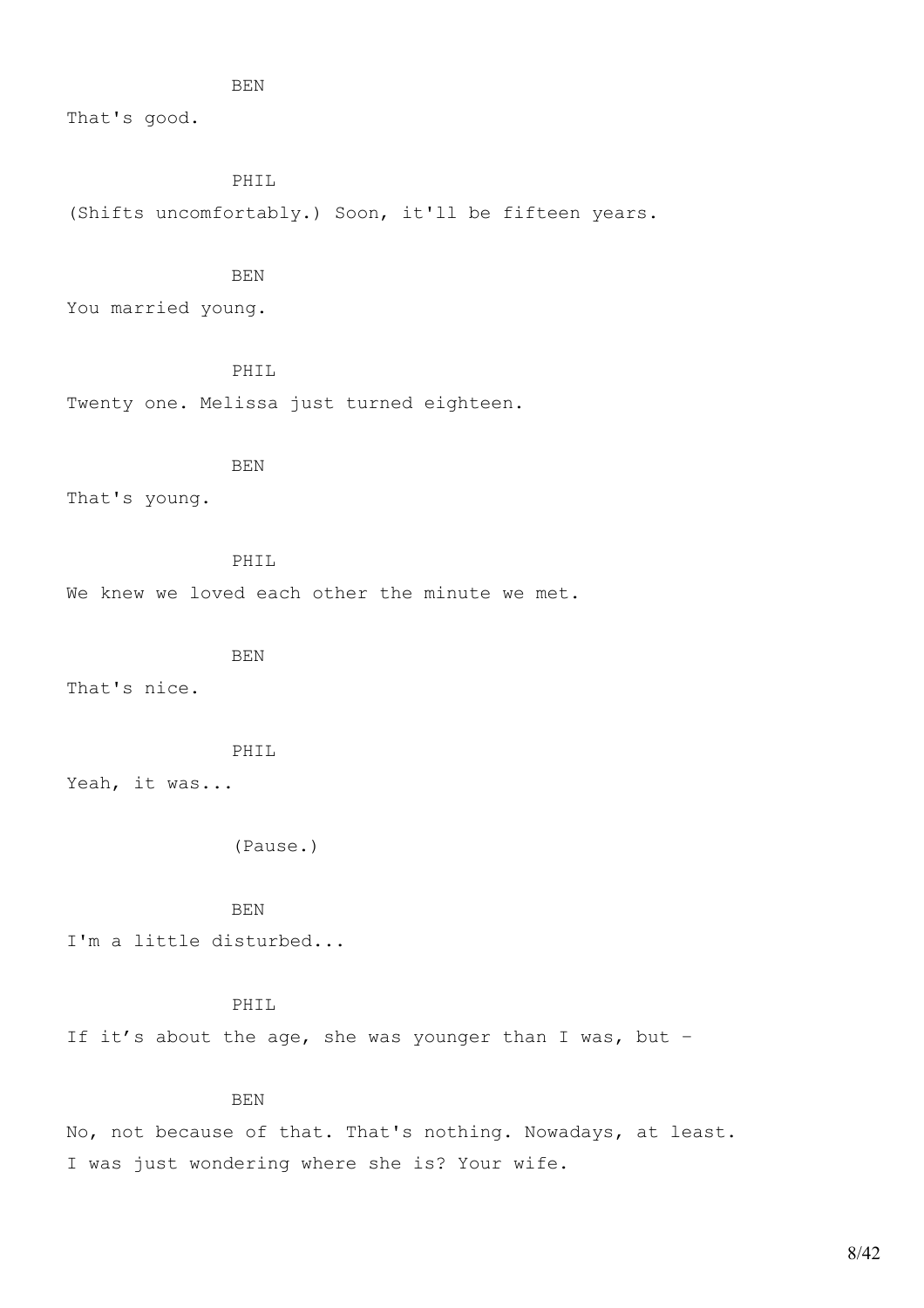#### PHIL

She's...not here.

BEN (Smiles.) Yes. I've noticed.

(Beat.)

I met you out in the hallway, I think it was about a month ago. We got talking and you replied to my question as to whether you were moving in with your family that it was just you and your wife. A couple of weeks went by, but I only saw you come and go; carrying groceries up, the garbage down. I figured I'd not set much store by it, since its none of my business. But now that we're here, I thought – why not just ask?

(As Phil doesn't answer...)

If you don't want to talk about it though, I'd understand.

PHIL No, it's fine. It's just...

(Beat.)

Did I really say that? My wife and I?

### BEN

I'm afraid so.

#### PHIL

Must be the habit. I never really referred to myself as just me. Myself, full stop. Always her and me. Mrs. and Mr. Kramer...

### BEN

I think you need a bit more of this.

(Gestures to the bottle.)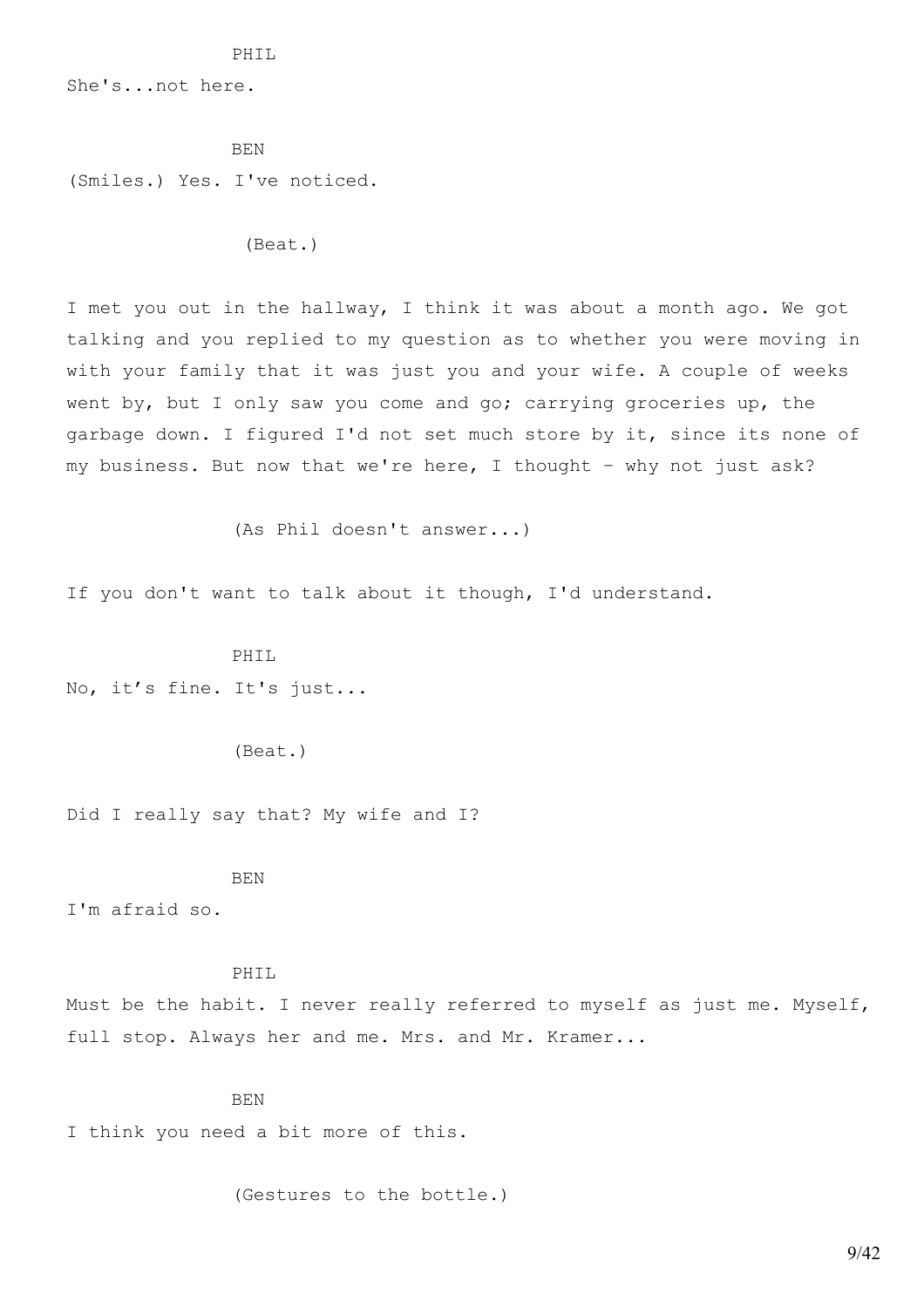### (Beat.)

I was just curious. You really don't have to go into it.

### PHIL

(To himself.) My wife and I...

#### BEN

If you're wondering where my dear wife is at, she's just in the other room.

(Gestures towards the bedroom.)

# PHIL

I hope I'm not keeping you up?

### **BEN**

No, no. She always goes to sleep at an early hour. No worries.

## PHTT.

And we won't wake her up?

### BEN

Believe me if anyone can sleep, then it's my Doris. She slept right through an earthquake. Nearly tore our house in two. Didn't seem to bother her though. (Laughs.)

> (PHIL reaches for the bottle and pours himself more wine, drinks.)

BEN So how do you like the apartment? Is it a two bedroom?

# PHIL

One and a half.

#### BEN

(Jokingly.)What's the half stand for? The storeroom?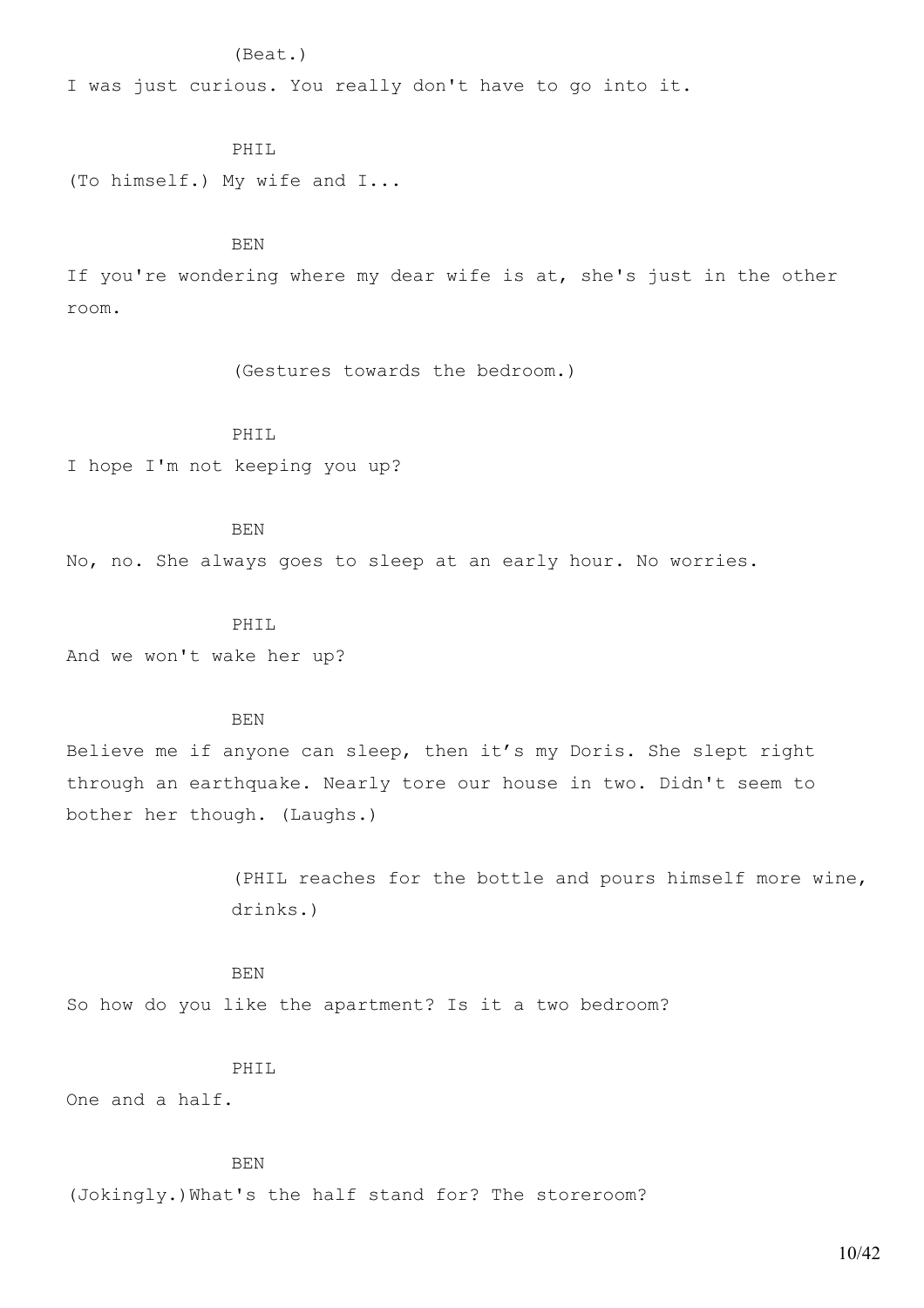#### PHIL

(Dryly.) No, I think they counted the kitchen in as well. It's slightly larger than the other room. It's more than enough though.

#### BEN

That's exactly what we were thinking when we came here. Small and practical.

#### (Beat.)

We used to own a house. Four bedrooms, two baths. With a nice patch of green in the back: an apple tree, plum tree, some raspberry bushes... It was idyllic. Peaceful. But then we thought: why not? Try something different. A change of place and space.

#### PHIL

When did you move here?

### BEN

About a year ago. We thought it might be exciting to move back to the city. More people. More to see. High rents for less space.

# PHIL

I wasn't sure if I wanted to stay in the city. Too many people, too much noise. But in the end, I was just glad that I had found a place...that was affordable.

> (From the bedroom one can hear loud moaning, a female voice.)

#### PHIL

(Looks back towards the bedroom.) I think we might have wakened her. Maybe I should leave?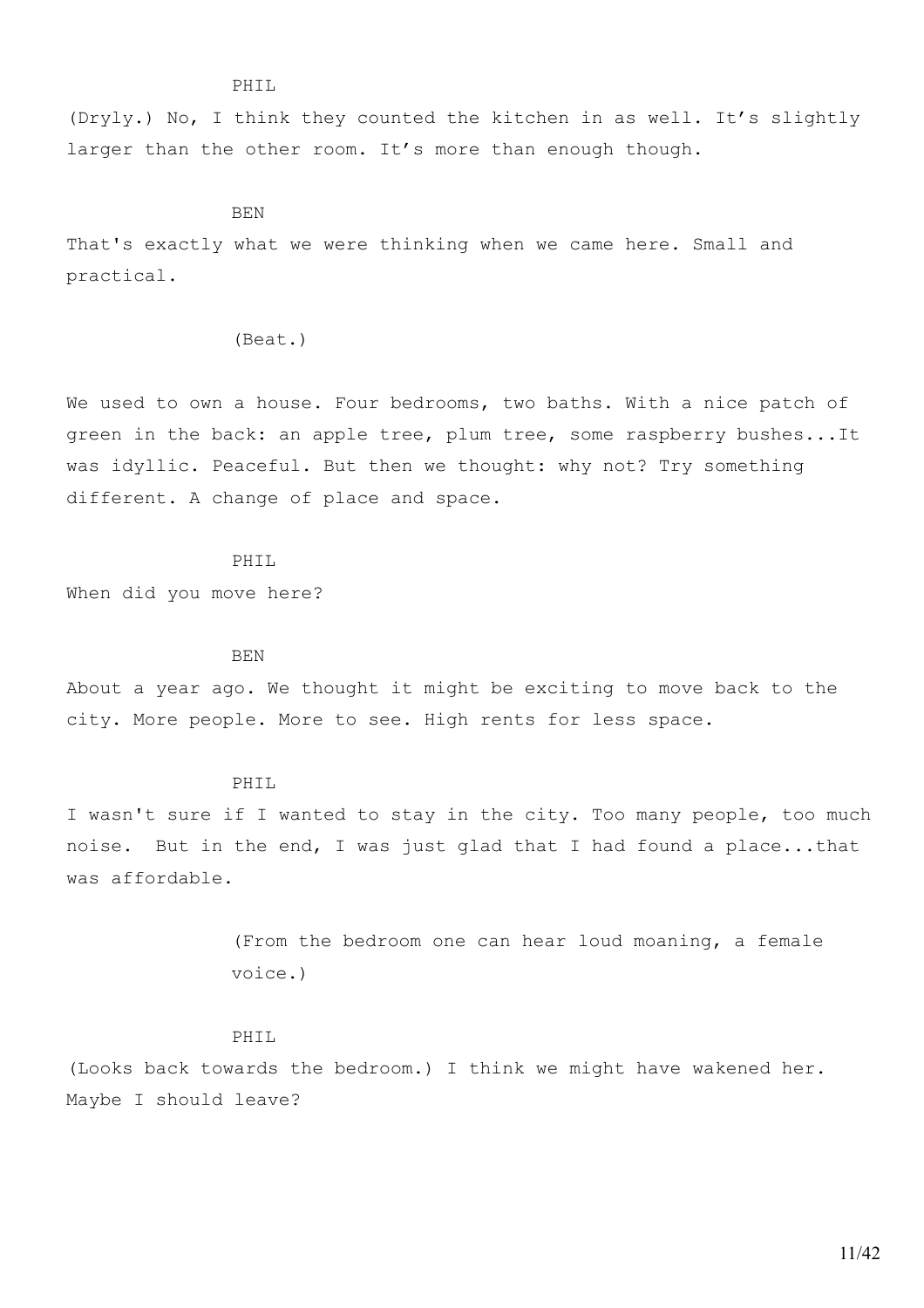No, no. I promise she didn't hear a word. Sometimes she talks in her sleep.

PHIL

Oh, I see.

BEN

Just relax. She's absolutely fine.

PHIL

Okay.

(The moaning increases, ending in a single hollow cry. One can hear the voice begging, repeating what seems to be the word 'please' over and over again, yet the cry seems contained, dull.)

PHIL

(Alarmed.) I think I should really get back up to my flat.

BEN

It's nothing. Just a bad dream.

(The moaning continues, becoming louder, pleading, desperate.)

PHIL

Maybe you should go see if everything's alright?

(He gets up.)

# BEN

Believe me, it's nothing. Just sit back down. It'll be over in a minute.

PHIL

But she seems to be in pain...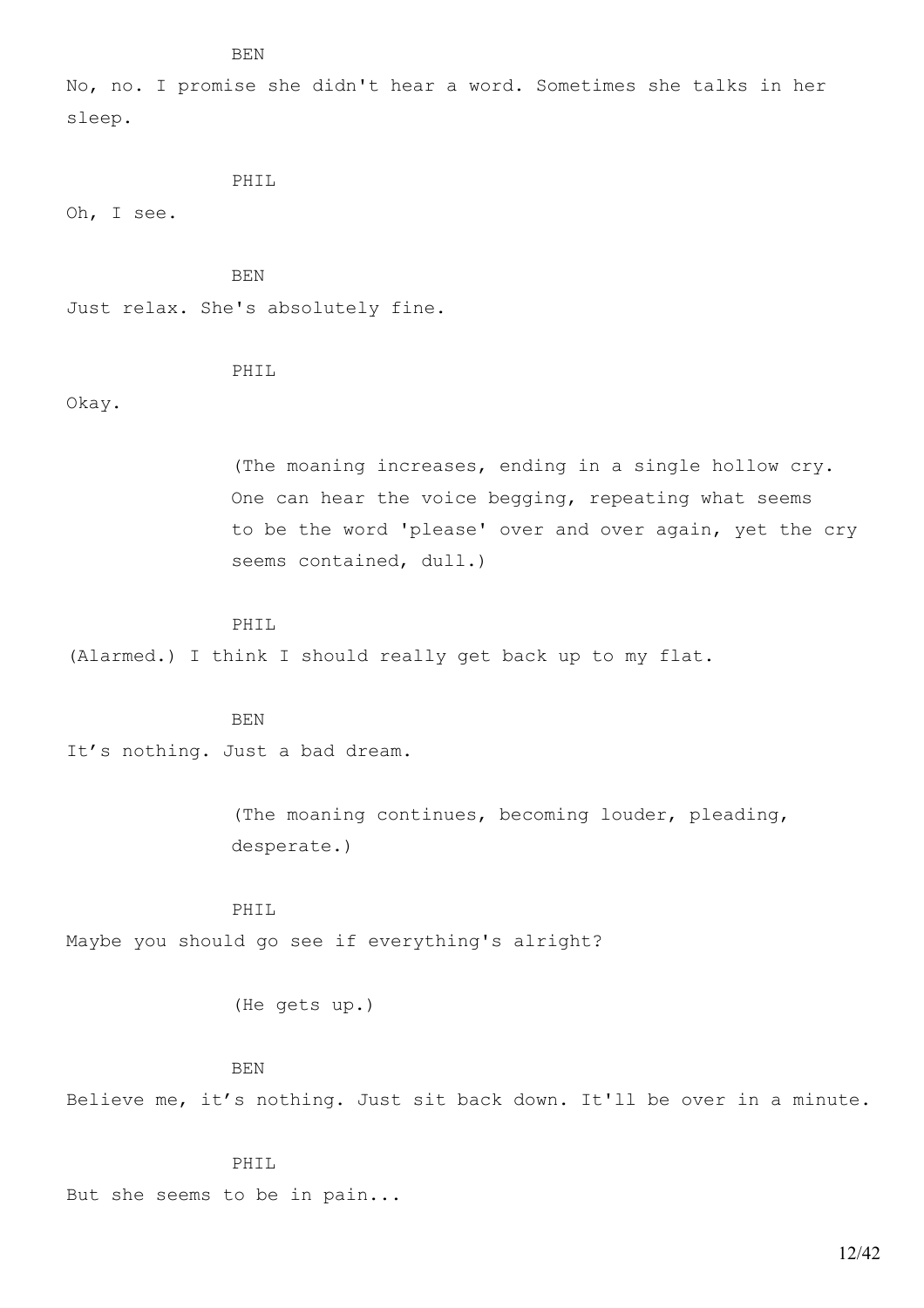Yes, I know.

(The voice cries out in agony and pain, louder and louder.)

### PHIL

Don't you hear? She seems to be calling out to you. You're not going to go look?

### **BEN**

No, that won't be necessary.

(PHIL looks anxiously towards the bedroom, one can see his worry turn into panic.)

#### BEN

It's alright. Please just sit back down. I promise it will be over soon. There's no need to worry.

(BEN gets up walks towards the bedroom.)

But if it calms you, I'll check on her quickly. Be right back.

(BEN goes into the bedroom, OFF. Phil is still standing, he looks towards the room, biting his fingernails. The voice subsides into silence. PHIL'S posture relaxes, he turns and sits down again. BEN reenters the room, sits back down. PHIL'S worried look eases up, BEN appears to be out of breath.)

PHIL

(After a moment.) You're so...calm. How often does this happen?

BEN

Every night.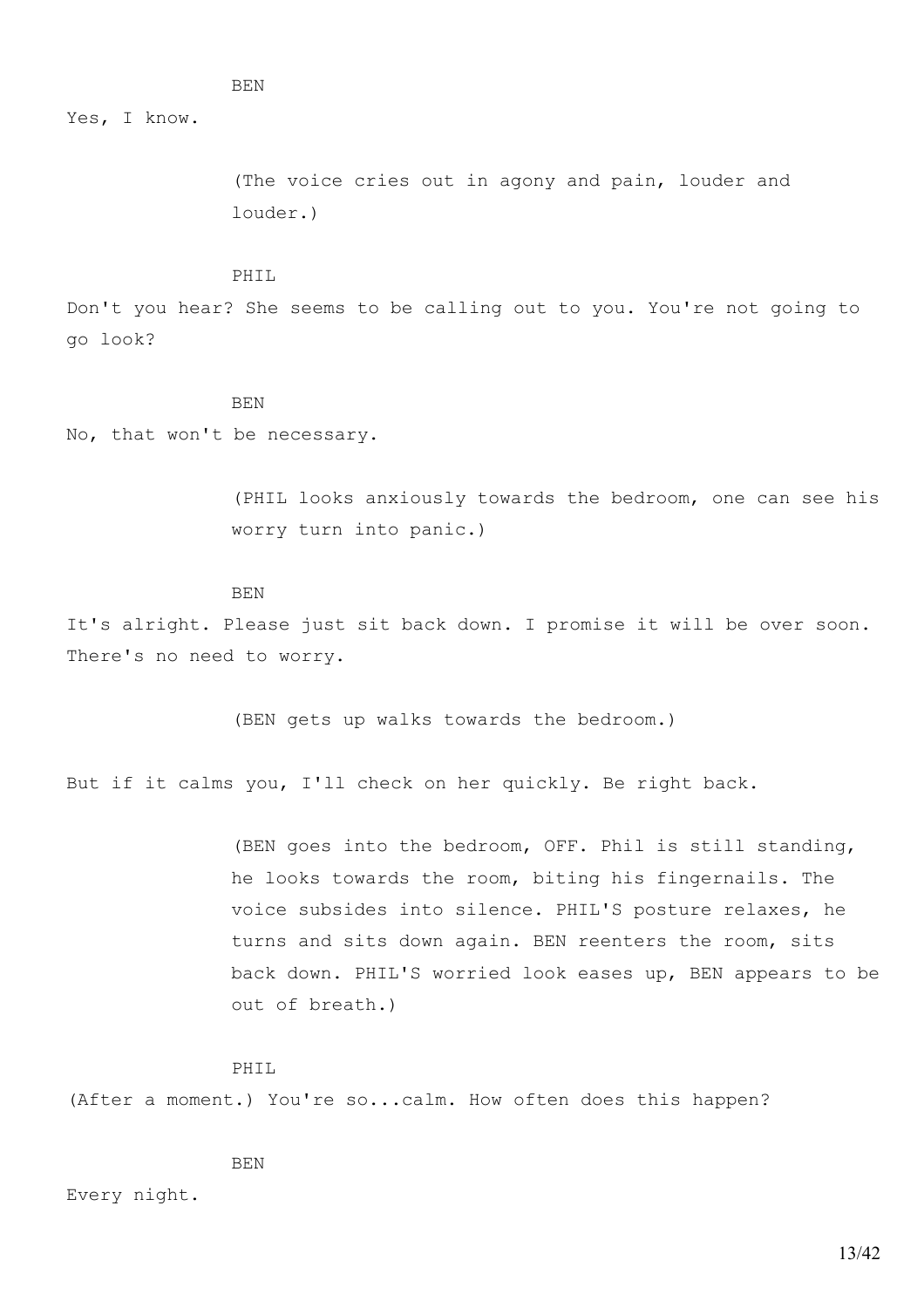### PHIL

Every night!I really don't know what to say...

BEN There is really nothing to say.

PHIL

I'm sorry.

**BEN** 

For what?

PHIL

For whatever reason lies behind that cry.

#### BEN

We're all in pain. Not many of us get the chance to channel it. She's not aware of her nights, but her dreams are well aware of her. The subconscious never sleeps, never shuts down to rest.

(Pause.)

## PHIL

Have you consulted someone about her condition?

#### BEN

No. Not anymore.

# PHIL

Maybe, it would help...They say talking can be quite...relieving.

### BEN

(Angrily.) Who says that? Who told you that? (Gets up.)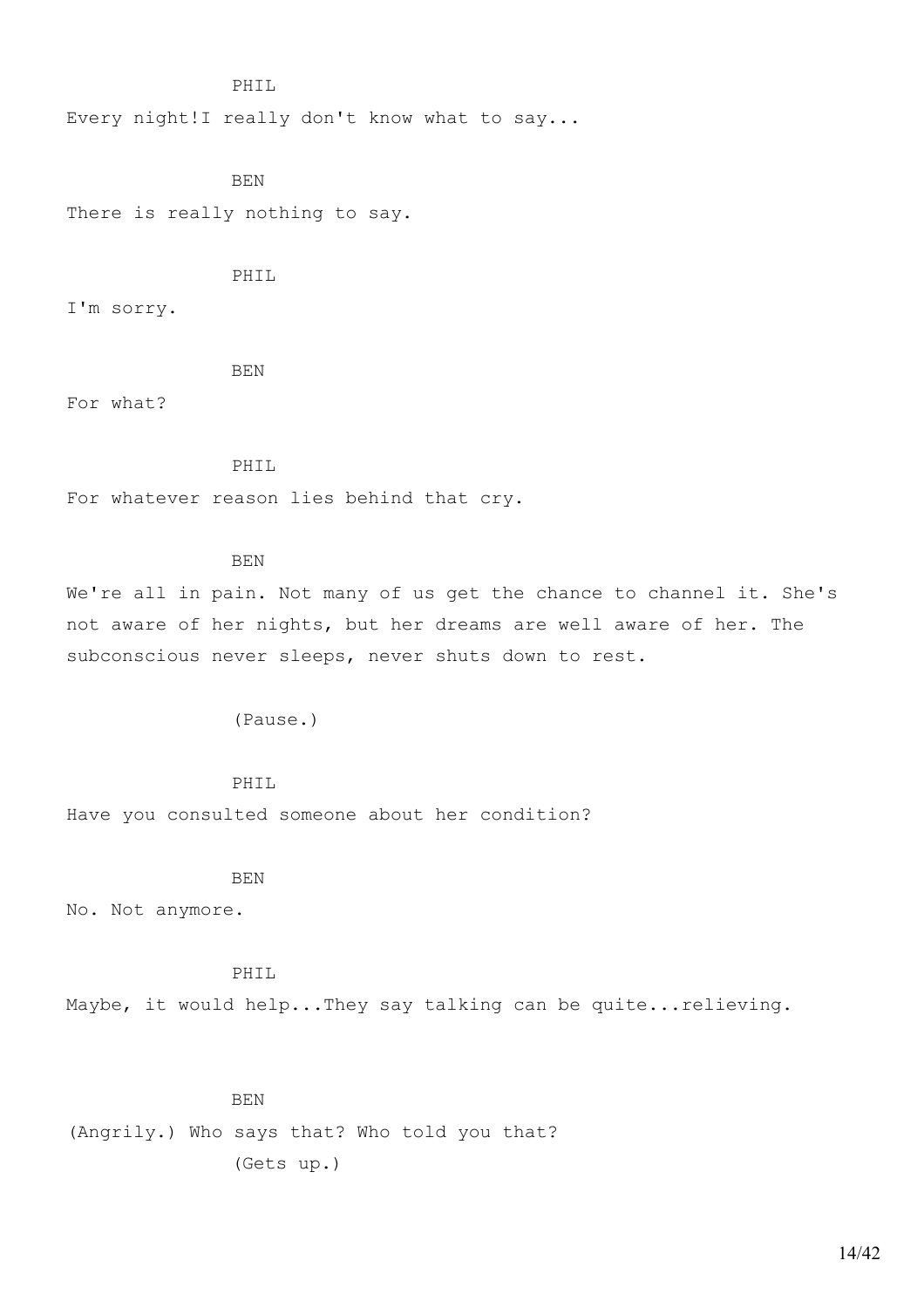One of those analysts who pretend to listen, who pretend to care?

#### PHIL

I don't know, I didn't mean to overstep, I just thought you may have -

### BEN

- I've seen them come and go...We both have. Five individual analytical minds, and yet it remained the same. They were all the same. "First consultation's free", they reeled off on cue. They listened, as if there was nothing to gain and therefore there was no need to invest any warmth. No heart. Didn't do a goddamn thing, those minds. Just sat there and stared. Stared at me and my wife. Smiled, when it was appropriate to smile, tapped on their clipboards when they were bored, referred to someone I'd never heard of, whenever they felt insecure or exhausted. And in the end they all came up with nothing other than: "We'd need to take a more exact look at that." As if on cue.

(Beat.)

One of them passed us on. Said, that he'd refer us to someone more suitable, more specialized in our type of case. Were we not stimulating -not interesting enough? Our family, our life, our loss?

(Beat.)

I never asked, we never went back.

(Beat.)

It's all the same...They're all the same. We're better off without them.

#### PHIL

I'm sorry.

BEN

(He resurfaces slowly. He smiles.) Stop saying you're sorry. It's like you're one of them.

15/42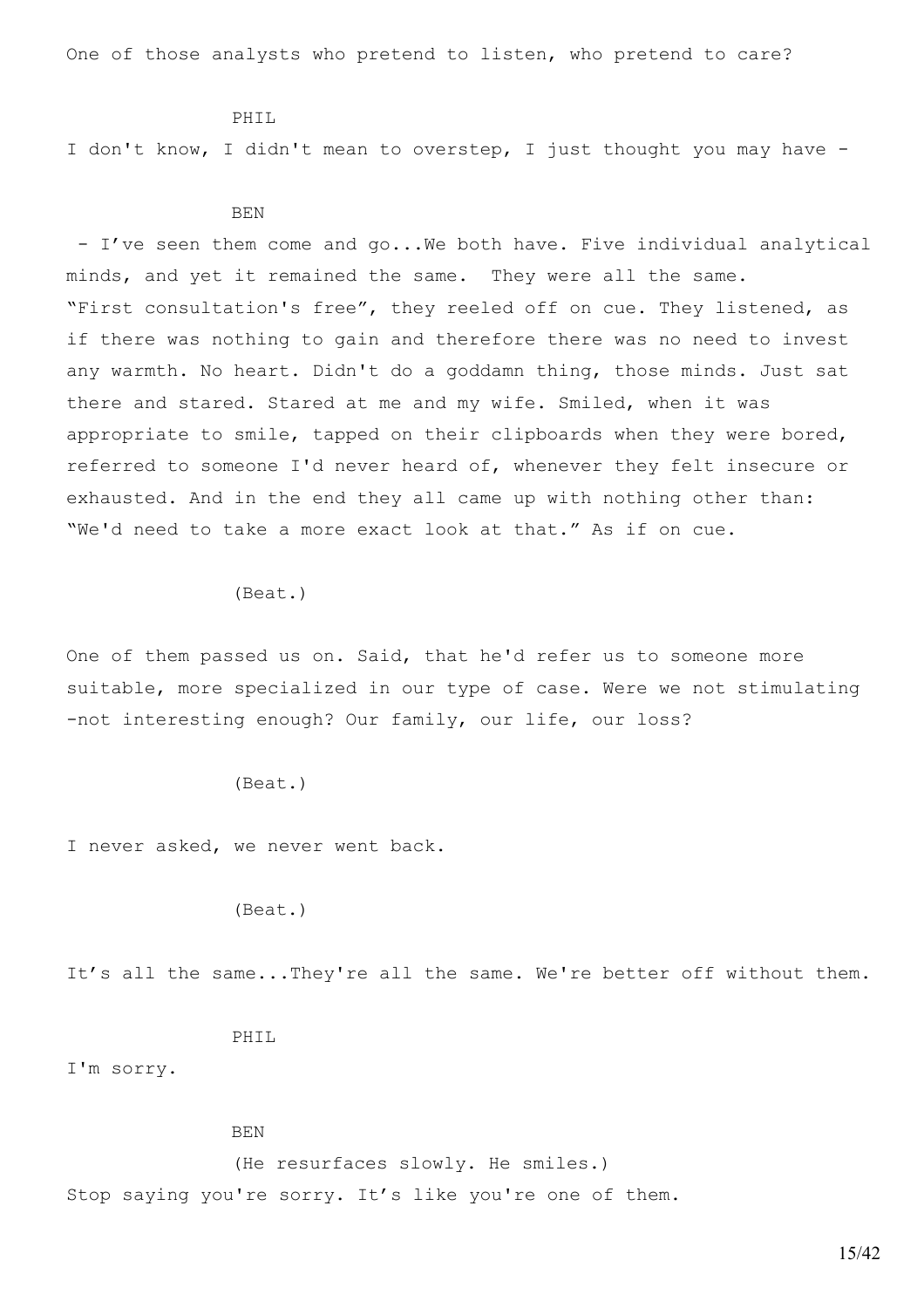(Gets up.) I'd probably better get going...It's late. And I wanted to...start unpacking the rest of my stuff early tomorrow.

BEN

PHIL

No, no. Please...Please sit. Have another one. It's only, what?

(Looks at his watch.)

Nine thirty, for heaven's sakes! You can't be tired yet?

PHIL

Actually, I'm...

BEN

I must have something more upbeat in the kitchen...wait!

(Gets up, hurries into the kitchen.)

I know we have it somewhere...

(He rummages hastily through the cupboards, a pack of flour falls onto the counter and bursts open.)

Damn!

# PHIL

Do you need a hand?

BEN No, just stay where you are, I'll be right with you.

> (He leaves the flour as it is, goes on looking through the other cabinets.)

There you are! Gotcha!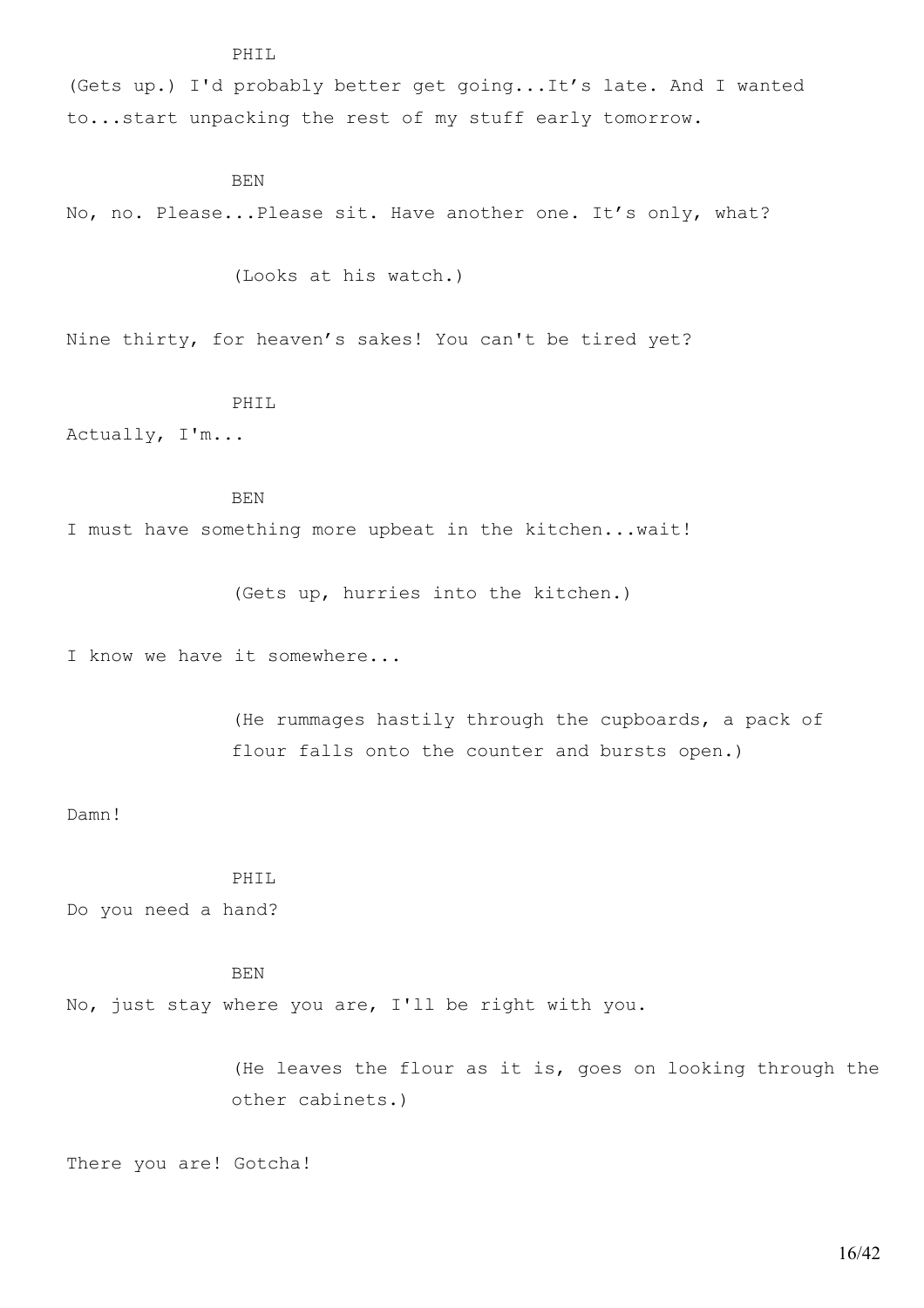(BEN comes back with an old bottle of rum, PHIL hesitates, then sits down again.)

### BEN

I knew she was hiding it somewhere. Look at her...Saved her. She's still perfectly intact.

(Beat.)

(Mischievously.) She has no idea...

PHIL Who has no idea of what?

### BEN

My wife, Doris. See, back then, we both said we'd ban all kind of liquor, any kind of alcohol from our home. But this one here, never made it to the bin.

### PHIL

My wife and I never really drank at home either. Except when we had guests. After a while, you even forget how it tastes...You forget to miss it.

### BEN

Well this one here, trust me - you'll never be able to forget her after you've taken a sip.

PHIL

Why is the rum a she?

### BEN

(Laughs.) I...I honestly have no idea! Sounds more risky, secretive maybe...

### PHIL

Wouldn't you want to save her for...a special occasion?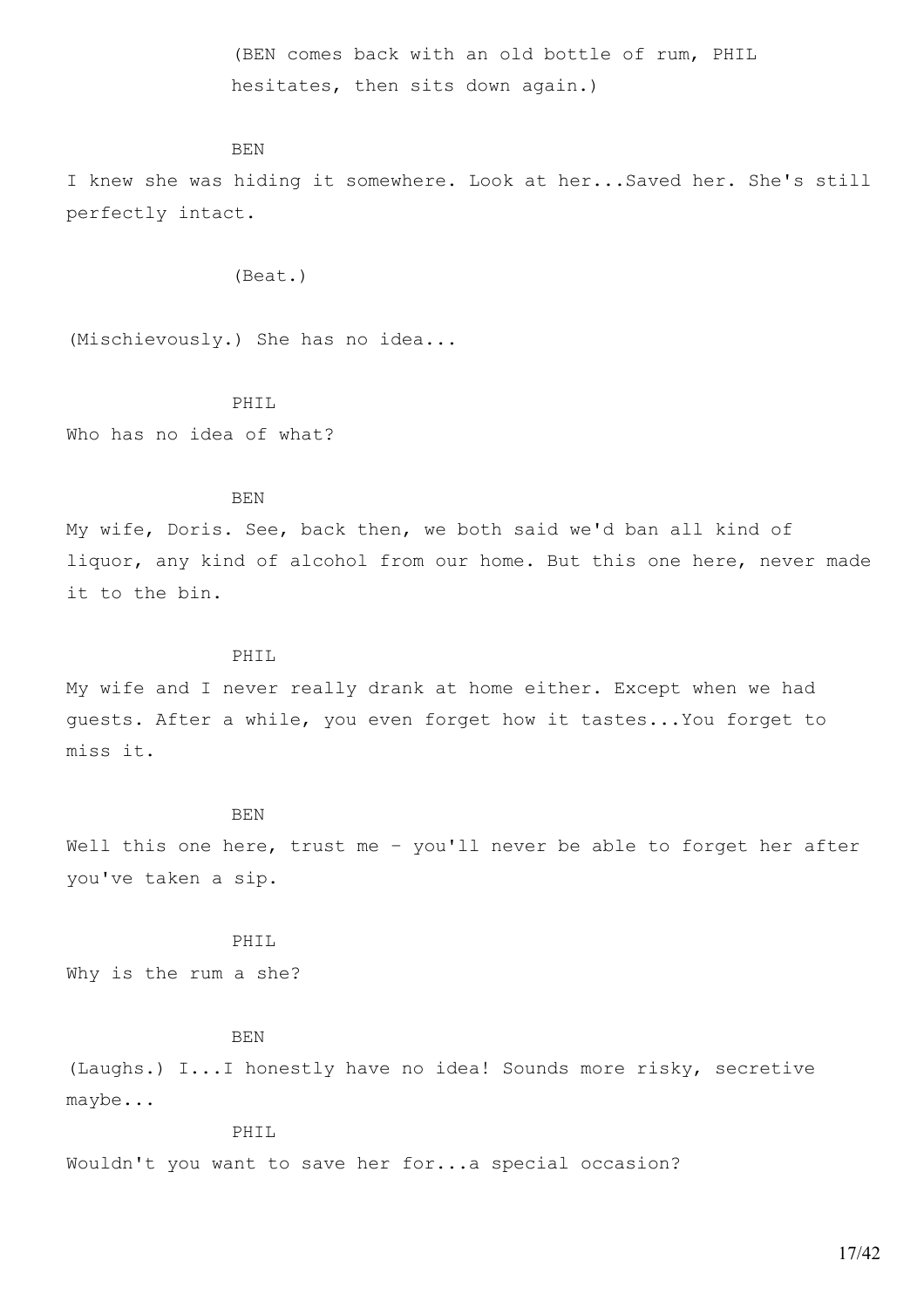More special than this? Honestly? I think I'd never be able to try her again if I had to wait for that to happen.

(Laughs, goes to fill PHIL'S empty glass with the rum.)

Maybe just before I kick the bucket...That would be a special occasion, huh?!

> (He gives PHIL a manly pat on the back, then goes over to fill his own glass and sits down.)

But who knows when that will be....

#### PHIL

(Smiles, takes a sip.) I suppose only God.

(BEN looks up, his countenance changes from light to sinister, he stares at PHIL, who doesn't notice. He's looking at his drink, whirling the rum in the glass, taking sips.)

I think we had a similar one at home...Not as good, of course, but I remember the flavor, the sting. We used it for desert...Tiramisu, I think it was.

(BEN stops staring, downs his rum.)

#### BEN

(Coolly.) Maybe it is getting a little late.

### PHIL

(Perplex.) Did I say something wrong?

#### BEN

No, no. I just think it's late...and you said you wanted to get up early tomorrow. We should call it a night.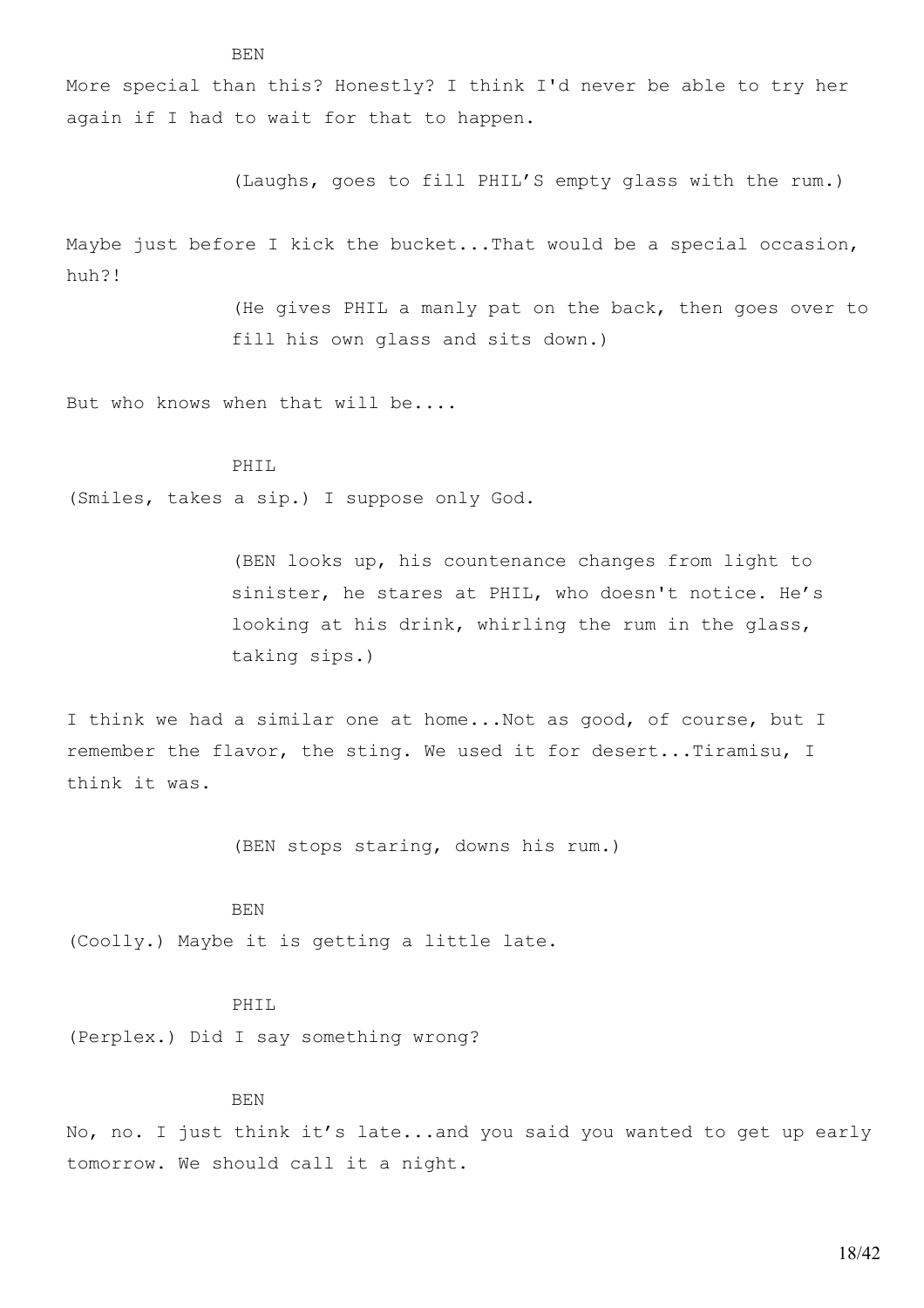#### PHIL

Okay. Yes, we'd better.

(Gets up, puts down his glass, hesitates.)

If it's because of the reference – I really didn't mean to compare your rum with an ordinary, cheap one.

#### BEN

(Smiles.) It wasn't about the rum. I'm just tired, that's all. Let's call it a night.

(He gets up, starts ushering PHIL towards the door.

You're welcome to visit anytime soon, though. Anytime.

### PHIL

(Hastily.)Thanks again for your invitation. It was real nice. Maybe I'll get to meet your wife next time?

#### BEN

Only, if I get to meet yours.

(Phil stops.)

I was just kidding. No need to fret. All in good time. All in good time.

(BEN opens the door, PHIL stand in the door frame, reaches out his hand for BEN to shake.)

### PHIL

Have a good night. And, thanks again...

(BEN looks at PHIL'S hand, takes it, then pulls PHIL in for a hug.)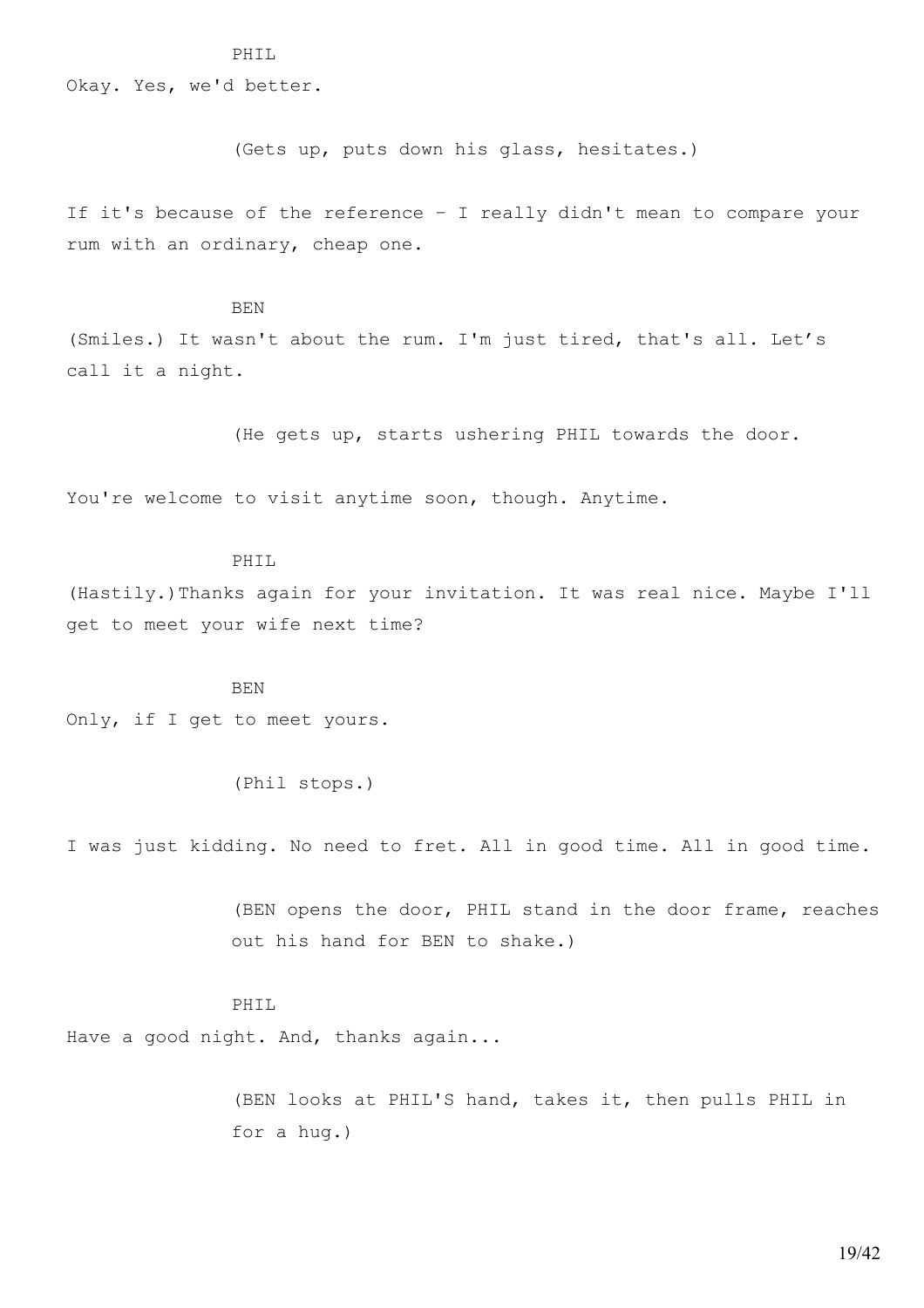No – thank you. Thank you.

(PHIL pats him on his back, they part, PHIL walks out OFF. BEN closes the door, turns around, looks at the ground, seems overwhelmed. He leans against the door, suppressing the oncoming inner wave. The stage lights fade to dark, leaving the apartment in the dark. The spotlight is set on Ben.)

Sulky Biscuits. That's what we named our dog.

We sent our kid off to college and then it was just us again. I was confused and detached. She got nervous and insecure. Jittery, then absent. I didn't recognize her. Everything seemed to be upside down, nothing to hold on to. We never thought of holding on to each other. It never really occurred to us. We're both not that type. Not all that talkative. Except of course when Aaron was home. We'd get real chatty, lively, funny. Most of it was fun. Good parents, most people would say. We had a good time. He gave us reason. Purpose. We were very proud of him. Top of his year group. A real charmer. Friends would come over after school and my wife would cook or bake them something. The house would smell warm and inviting. The kids and I would watch a game or they'd just hang out.

(Beat.)

I miss him. He'd only just moved out and it felt like he'd been gone for good.

> (Stage light turn back on. Out of the bedroom comes DORIS, his wife. She is wearing a long nightgown, her feet are bare, her long silver hair is braided all the way down her back, a few rogue strands frame her narrow face. She walks a few steps, stops, glances around the apartment, confused. BEN looks up, sees her, quickly wipes the tears from his face.)

> > 20/42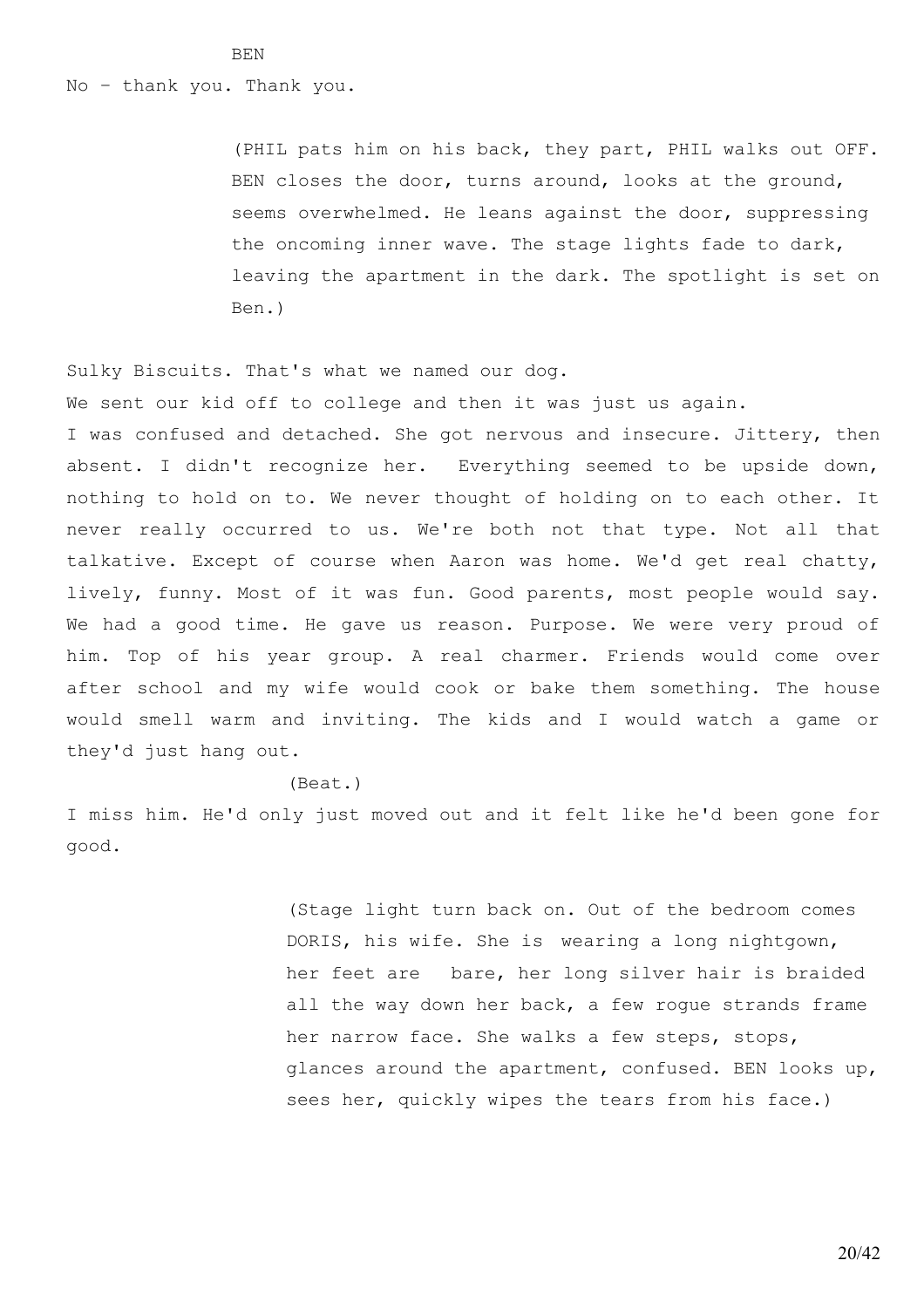Scene 2

```
BEN
```
You're up. Did I wake you?

(DORIS sits down, takes the place where PHIL sat.)

### DORIS

I think I forgot to turn off the stove. Did I forget to turn it off?

**BEN** 

No, the stove is off.

### DORIS

Are you sure? I could have sworn it was still on. I went to bed and kept thinking: what if it's still on?

#### BEN

No, love. We checked before you went to bed. We did it together, remember?

### DORIS

It would be awful to leave it on. All that heat.

(Gently circling the rim of PHIL'S glass with her middle finger.)

BEN

Do you want me to check?

### **DORTS**

I think we left it on.

(BEN goes over to the kitchen, stands by the stove.)

BEN It's off. It's been off the whole time. See?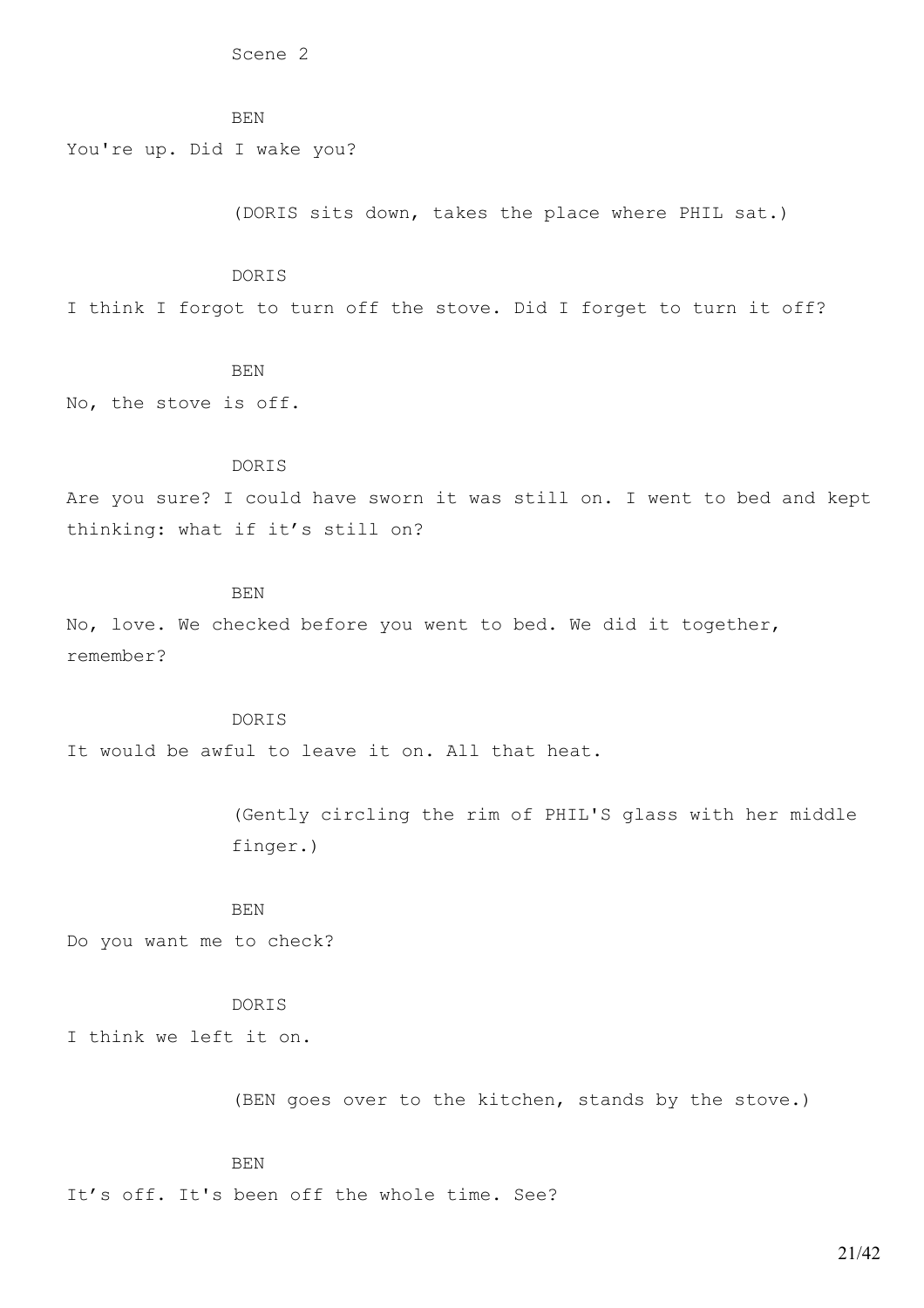(Doris doesn't look.)

# DORIS

Who was the boy?

#### BEN

Which boy?

### DORIS

Your quest. The one that was here before. The boy.

(Stops circling the rim of the glass.)

# BEN

That was Phil Kramer from 40F.

# DORIS

Too many apartments in this building.

# BEN

He's very nice. He seemed nice. You'd like him.

# DORIS

Too many tenants.

# BEN

He has a kind spirit, I can tell.

## DORIS

Too many floors.

#### BEN

But I wonder what happened to his wife.

### DORIS

Too many stares.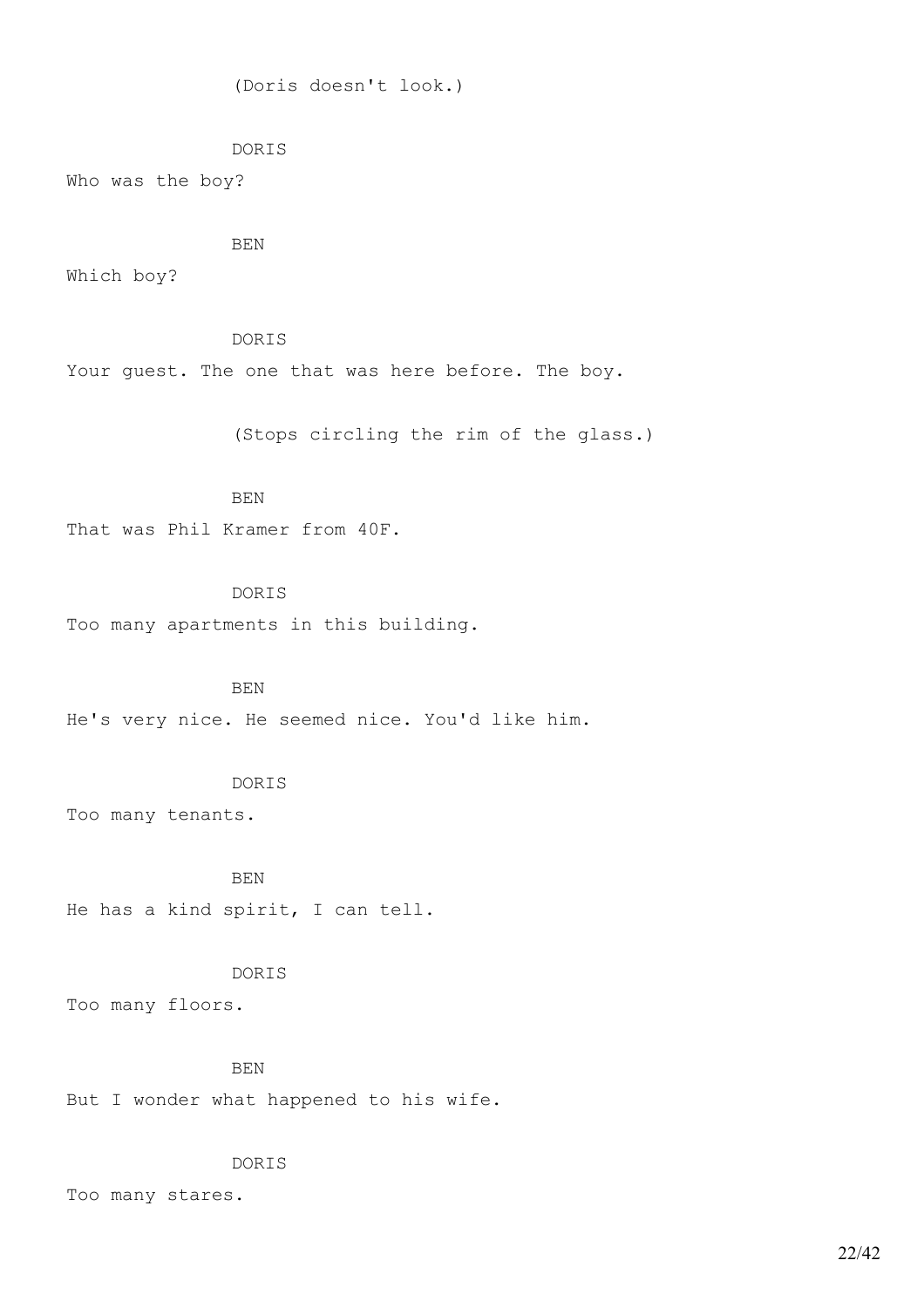(Beat.)

BEN Do you want some tea? Warm milk with honey?

DORIS

No, I'm not thirsty.

BEN

Are you hungry? I could make you something. It would just take a minute.

DORIS

No. I'm not hungry.

(BEN goes over to the table, sits across from her.)

BEN I'm sorry if I kept you up.

# DORIS

I couldn't sleep anyway. I heard you laughing. You had a good time?

BEN

It was nice.

DORIS

What was so funny?

BEN

What do you mean?

DORIS

You laughed. What was the joke?

BEN

There was no joke. Just two guys who had a bit too much.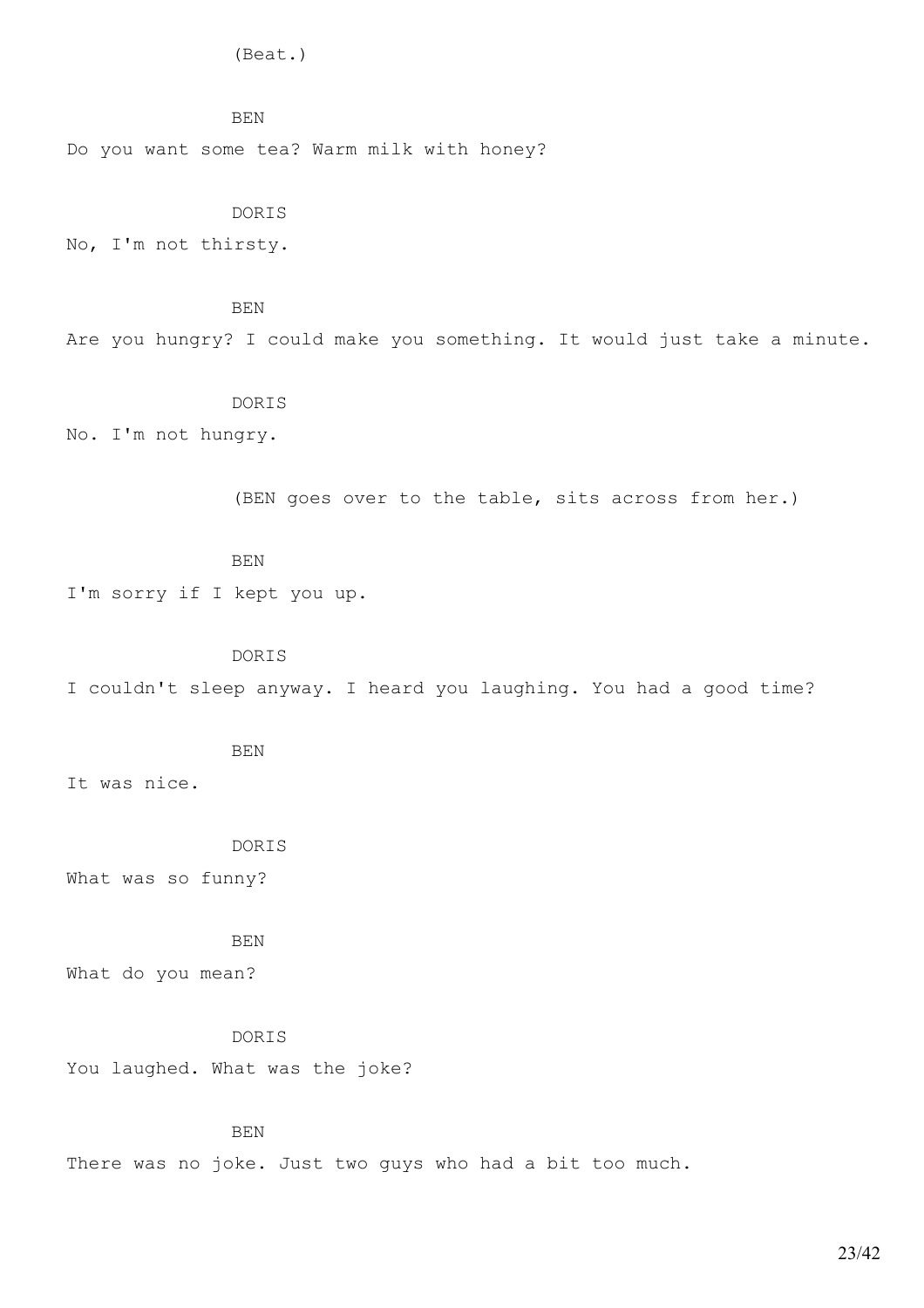### DORIS

I thought we'd gotten rid of it. Said we wouldn't touch another drop.

### BEN

I found her. She was back in the cabinet. I was looking for some...sugar. I thought, just this one time...

# DORIS

You broke it. Our promise.

### **BEN**

It was just a bit. A glass. It's already wearing off.

DORIS

Broke it. Didn't care.

BEN

I'm sorry.

DORIS

Too late.

BEN

## I know.

(Beat.)

DORIS

Is he coming back?

BEN

Who?

# DORIS

The boy. Your drinking buddy.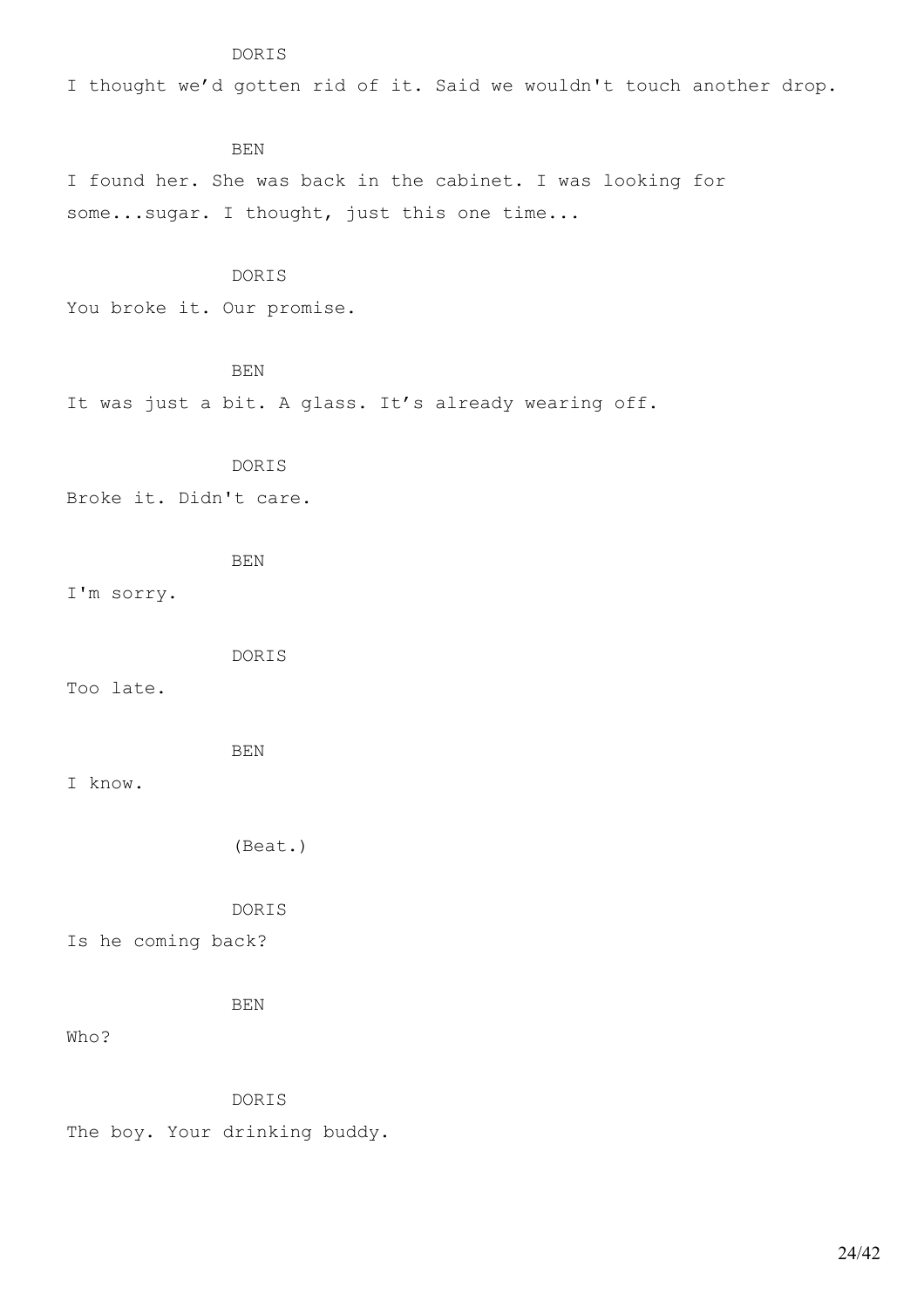He's not my drinking buddy and he's clearly not a boy anymore. Must be in his late thirties, early forties.

# DORIS

He sounded a lot younger. Insecure. Boyish.

(Beat.)

So is he coming back?

### BEN

I don't know. He seemed unnerved with the sounds that kept coming from...the bedroom.

# DORIS

The bedroom? What noises?

**BEN** 

He heard you.

DORIS

Heard me? Doing what?

#### BEN

It happened again.

# DORIS

I don't know what you're talking about.

# (Beat.)

I thought we agreed not to talk about it anymore.

### BEN

We did. I'm sorry.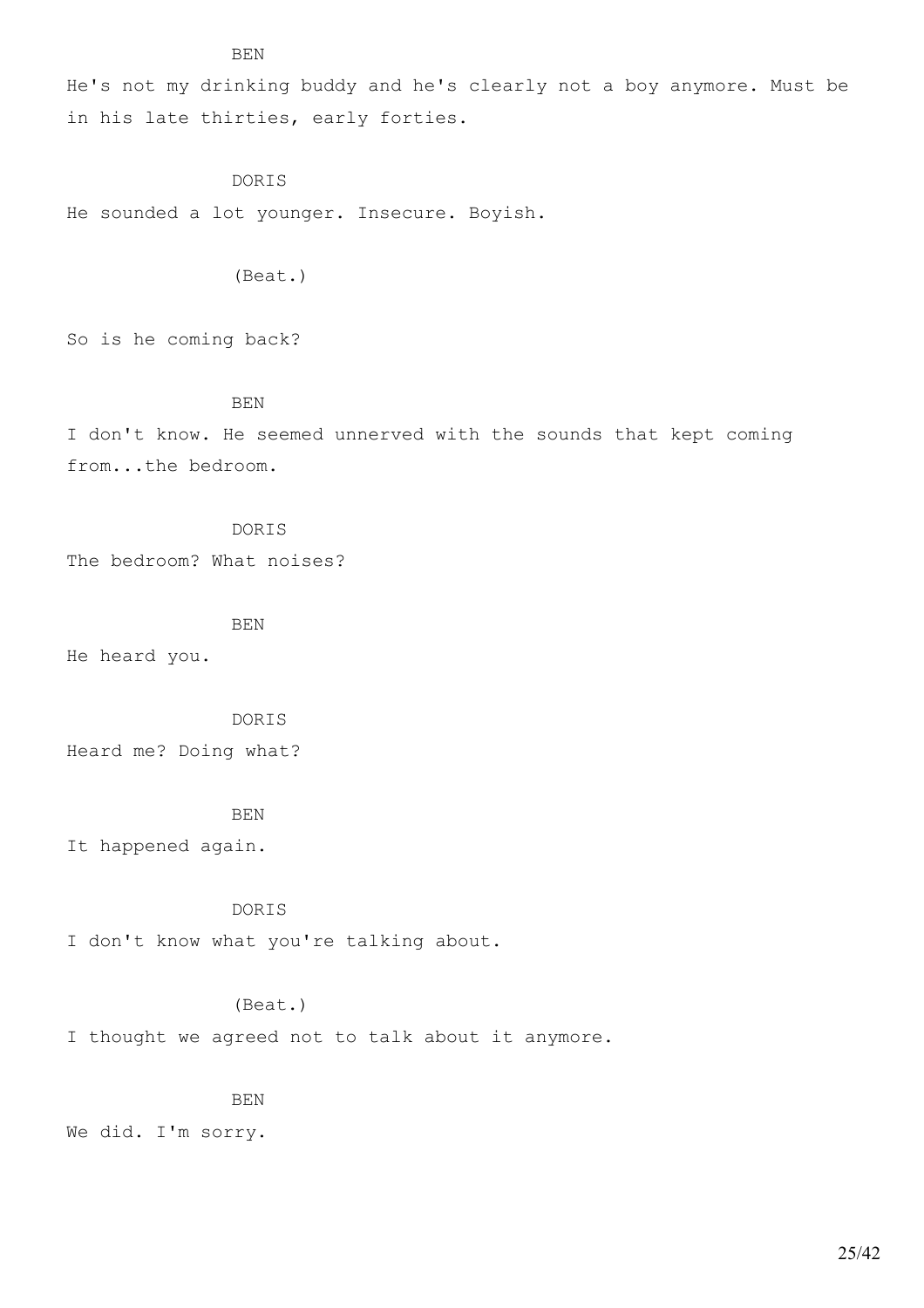DORIS

Stop saying you're sorry. You sound like one of them.

BEN

 $I'm -$ 

(Beat.)

Are you sure you don't want anything?

# DORIS

No, I'm fine.

# BEN

You haven't eaten in a while. I'm starting to worry.

## DORIS

I lost it. My appetite. That's all.

(Beat.)

I don't think it's coming back.

# BEN

It will. Eventually.

### DORIS

I'm not thirsty either. It all just...disappears.

#### BEN

Not for long, dear.

# (Beat.)

## DORIS

How long do you think we have to wait?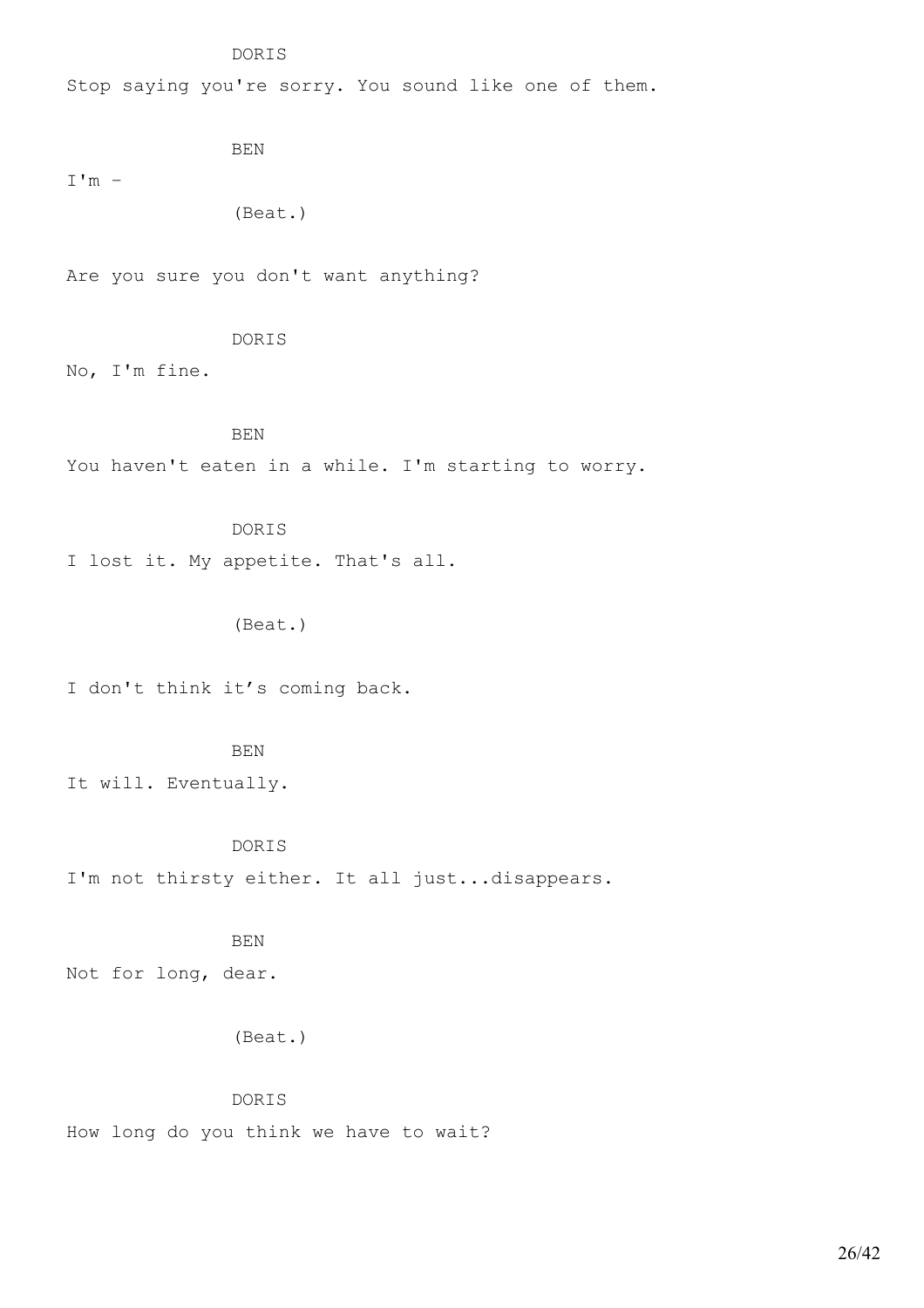Not much longer now. I'm trying to fix it. I'm on it.

### **DORTS**

That's what you always say and then there's still a leak. It won't stop: the pipe under the sink, the washer, the shower hose, everything just keeps...leaking.

#### BEN

Not this time.

### **DORTS**

So much unfinished work.

## BEN

I'm not going to let this one slip.

#### DORIS

Promise.

### BEN

I promise. You know I'll do it. You know.

#### DORIS

I know.

(Beat.)

I'm tired. I'm going to bed.

BEN I'll be right with you. I'll just clean up here.

### DORIS

Oh, just leave that for now. You must be tired. Come to bed. It's late.

# BEN

I'll be right with you.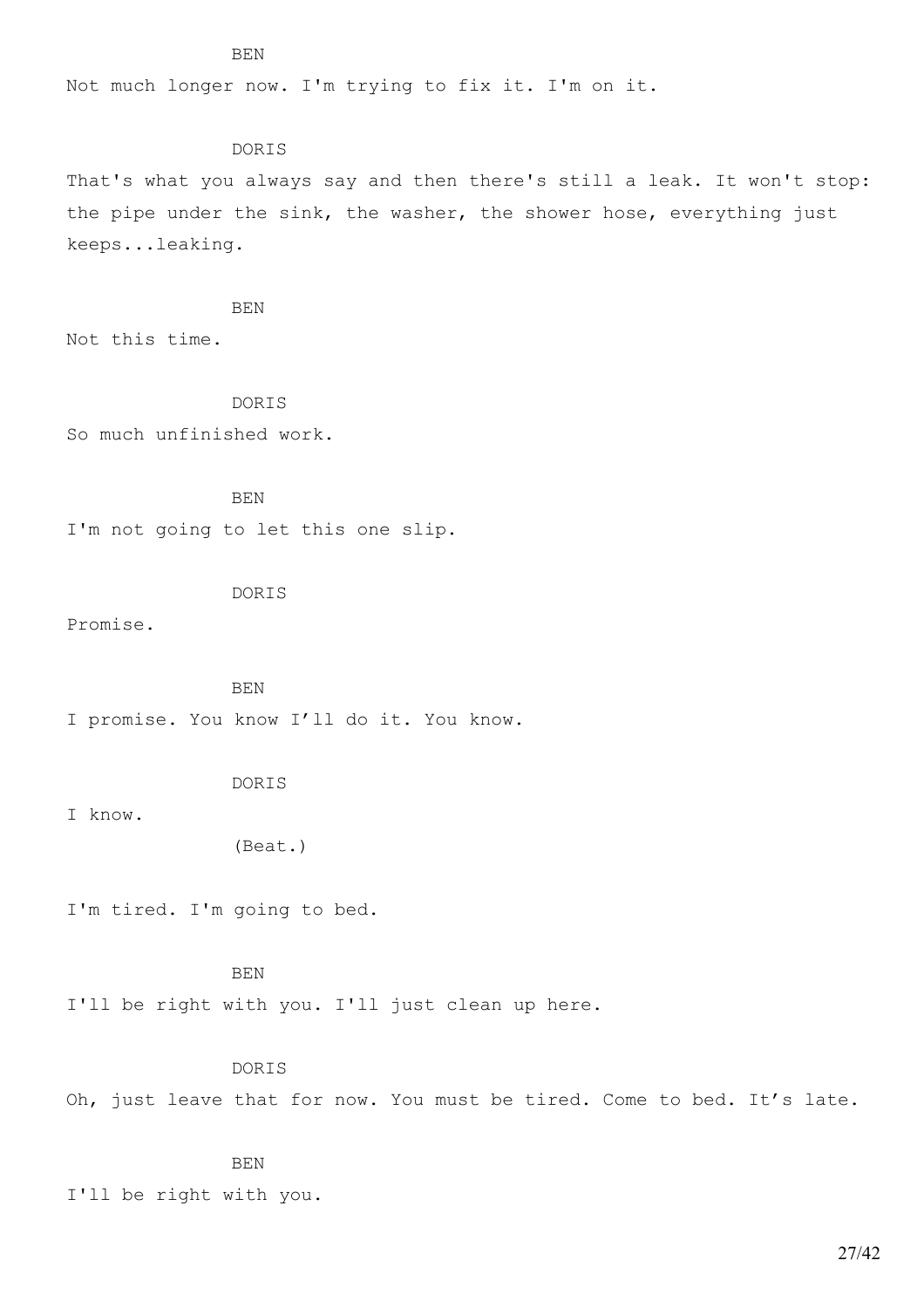(DORIS goes off into the bedroom. OFF. BEN is still seated, he looks after his wife, towards the bedroom. He takes the glass that PHIL left on the table and downs the leftover rum. He takes the glasses and the bottles and goes into the kitchen, empties the wine into the sink. He takes the pack of flour and puts it back into the cabinet. He looks at the rum, unscrews the cap, holds it over the sink, then stops, puts it down. He closes the bottle and hides it in the back of the cabinet. He stands in front of the sink, his hands resting on the rim. He looks down the drainage outlet, stares. Down, down, down. One can hear the sound of water dripping, dripping, dripping.

Aaron went to college close by, but back then it felt as if he'd moved to the end of the world. Just...disappeared.

It's strange that after so many years together, my wife and I couldn't find a single thing to talk about. It was all silence and cutlery against ceramic after he was gone. I bet other families go through the same kind of transition. It probably takes a while. We thought we'd get used to it.

When we became parents, we had no idea what we were getting ourselves into. Hell, we were overwhelmed! A sudden miracle, after so many years of trying and eventually...giving up.

Now, I suppose it's finding our way back into life. Step by step.

(BEN turns off the light in the kitchen, walks towards the bedroom, turns off the light in the living/dining room. BEN OFF.) (Blackout.)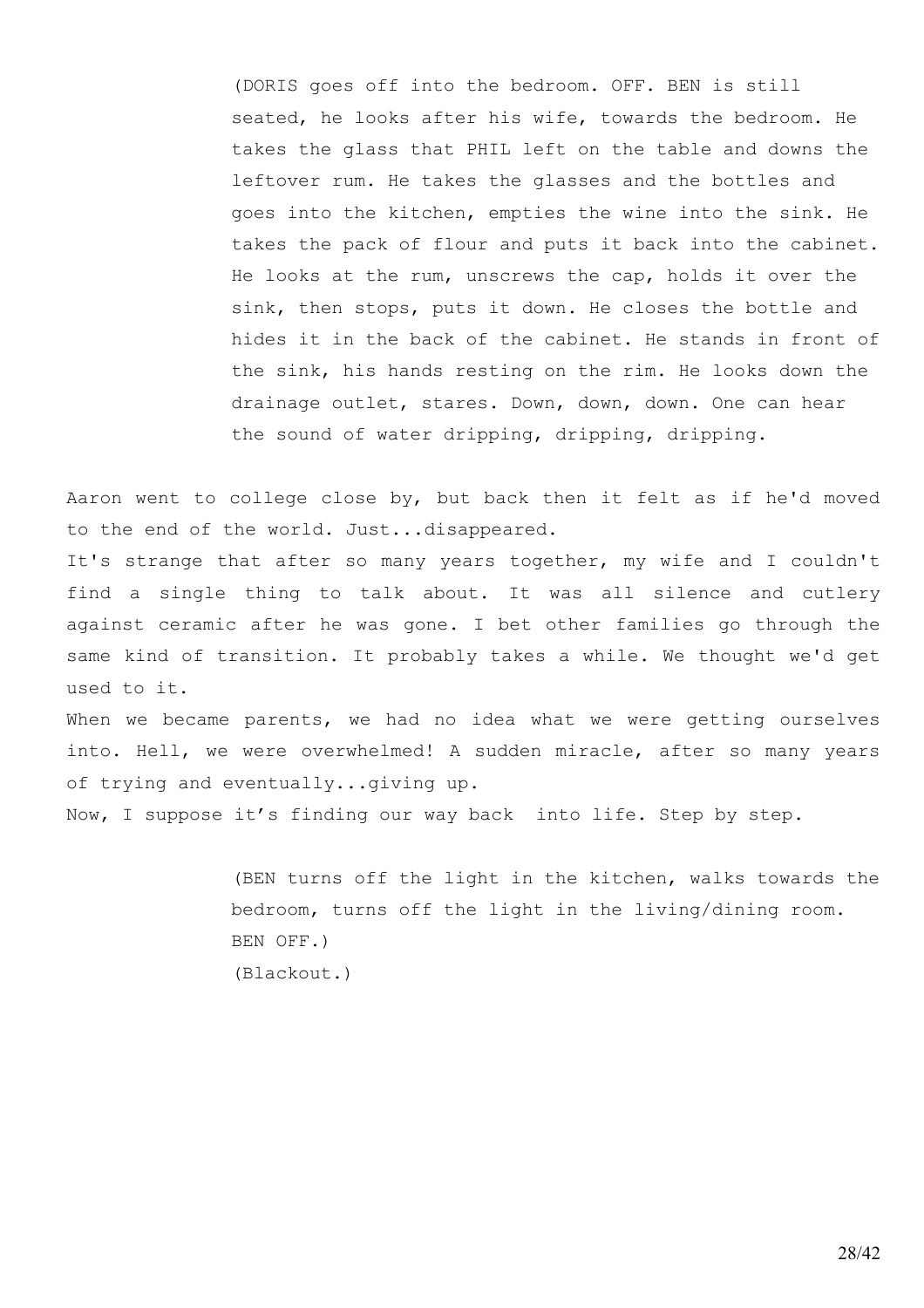ACT II

#### Scene 1

(One can still hear the dripping of water in the silent darkness, drip, drip, drip. Then, a rattling of a door knob is audible. Someone is trying to break in. The front door opens, the light of a single flashlight enters the apartment, followed by two other flashlights. The door is closed gently. One can detect three burglars who are all dressed in black, wearing dark ski masks. The flashlights start scanning the apartment, trying to spot something of value. One of the burglars trips and falls.)

### BURGLAR 1

(Suppressed.) Fuck! Fuckfuckfuckfuck!

## BURGLAR 2

(Hissing.) Shut the fuck up, you moron! Get up!

#### BURGLAR 1

(Hissing.) I can't see!

### BURGLAR 2

That's the fucking point! Use your damn flashlight!

# BURGLAR 1

It's out! The battery's dead!

(BURGLAR 2 goes over to BUGLAR 1, flashes the light straight in his face.)

### BURGLAR 2

This light enough? Now get the fuck up!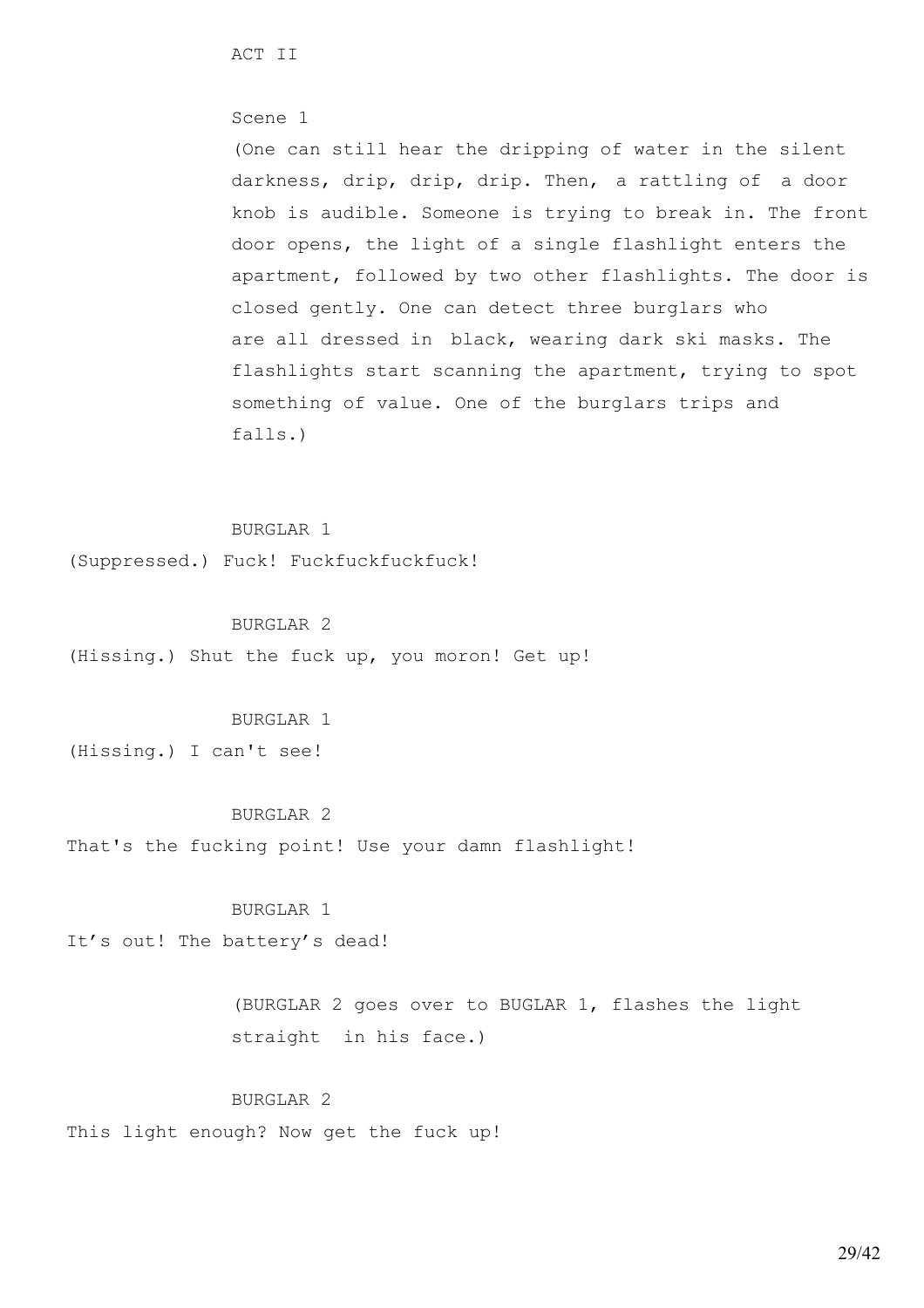(The living/dining room light is turned on. BURGLARS 1 and Burglar 2 freeze instantly in their movement.)

# BURGLAR 1

Fuuhuck! We're trapped!

(BURGLAR 3 flashlight on B1 and B2.)

## BURGLAR 3

You goddamn wish you were...Now get a move on. This is taking far too long. Turn the flashlights out and take off the bloody masks.

### BURGLAR 2

But then they can see our faces! Identify us!

(BURGLAR 1 nods.)

# BURGLAR 3

What you idiots think the neighbors will do when they see three guys in full gear stumbling around in the dark?

(Gestures towards the window/audience.)

#### BURGLAR 3(Continued)

Stop acting like amateurs!

# BUGLAR 2

But we are amateurs!

### BUGLAR 3

Then pretend to be pros! You've seen others do it before.

# BUGLAR 2

Only in the goddamn movies!

(BUGLAR 1 nods.)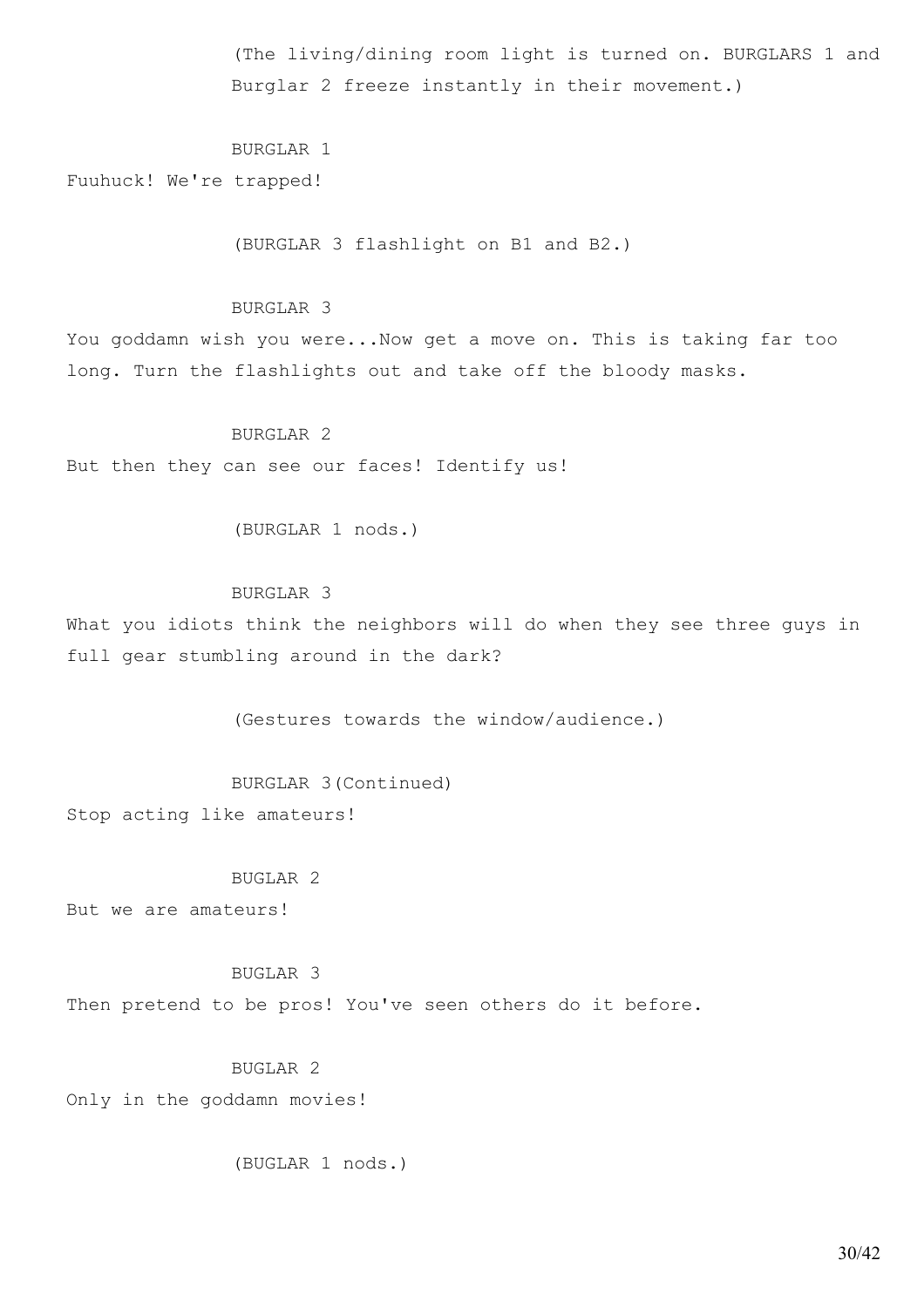#### BUGLAR 3

Great. I should have left you at home.

### BUGLAR 2

God knows why you took us along in the first place. You live right above the guy. Why not just...I dunno...knock him out and have done with it!?

#### BUGLAR 3

Cause I don't do that. No violence. Besides, I can't have my eyes and ears everywhere, now can I? This way the job gets done much faster. Six hands carry more than two.

### BUGLAR 2

Yeah that seems about right.

(BUGLAR 1 nods.)

# BURGLAR 3

Now start...stealing!

(BURGLARS 1,2,3 take of their masks, BURGLAR 2&3 turn their flashlights out.)

# BURGLAR 2

But if we get caught, I'll blame this on you!

# BURGLAR 3

If we ever find something worth stealing...

### BURGLAR 2

What do you mean?

### BURGLAR 3

Look at this place. Fucking mess...

# BURGLAR 1

Maybe we've broken into one of those...messy homes?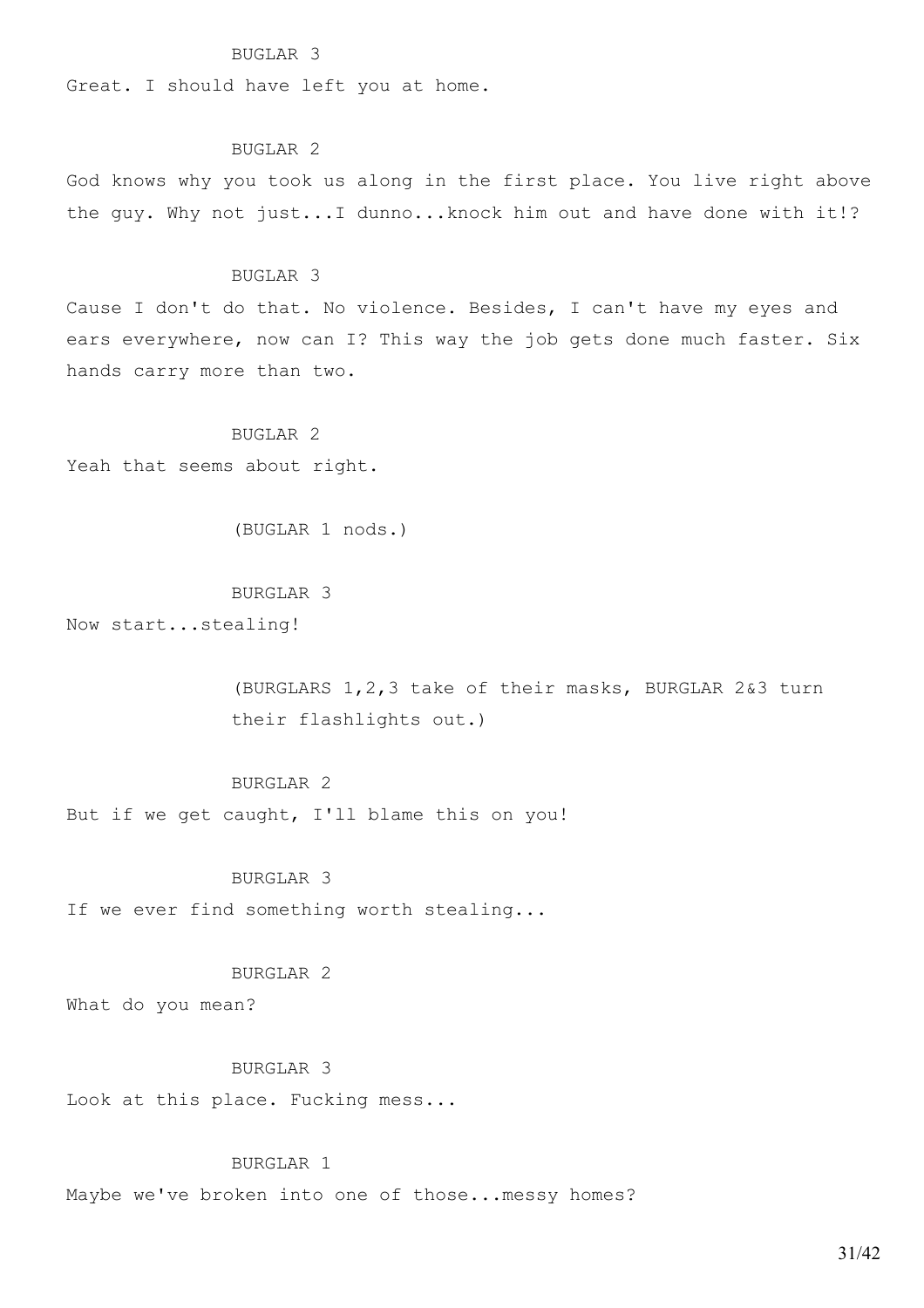### BURGLAR 3

Na, it's not...littered enough for that.

# BURGLAR 2

There's got to be something!?

#### BURGLAR 3

Something but nothing more than that. This place is empty. Vacant. Like someone's about to move out. This is temporary.

### BURGLAR 2

But you said – no you promised – this guy had class and plenty of valuable shit stashed in his place for us to take and make into money. Buy us our shit. You owe me, brother. You know, you still owe me.

### BURGLAR 3

I never said that! I said the guy looked wealthy. Like, from afar. The way he dressed, the way he spoke. Well-mannered and stuff. Who knew he was a fucking minimalist.

### BURGLAR 1

Yeah. All minimal and shit.

### BURGLAR 2

Now listen. I'm gonna go into the bathroom and see if I can at least get me something outta there. Anything. Vicodine, Xanax, hell, I'll go for Aspirin. And you two go look elsewhere. And as soon as I'm done, I'm outta here. To hell with you! But you still owe me, man.

### BURGLAR 3

Do what you want but take this one with you.

### BURGLAR 2

I'm no fucking babysitter!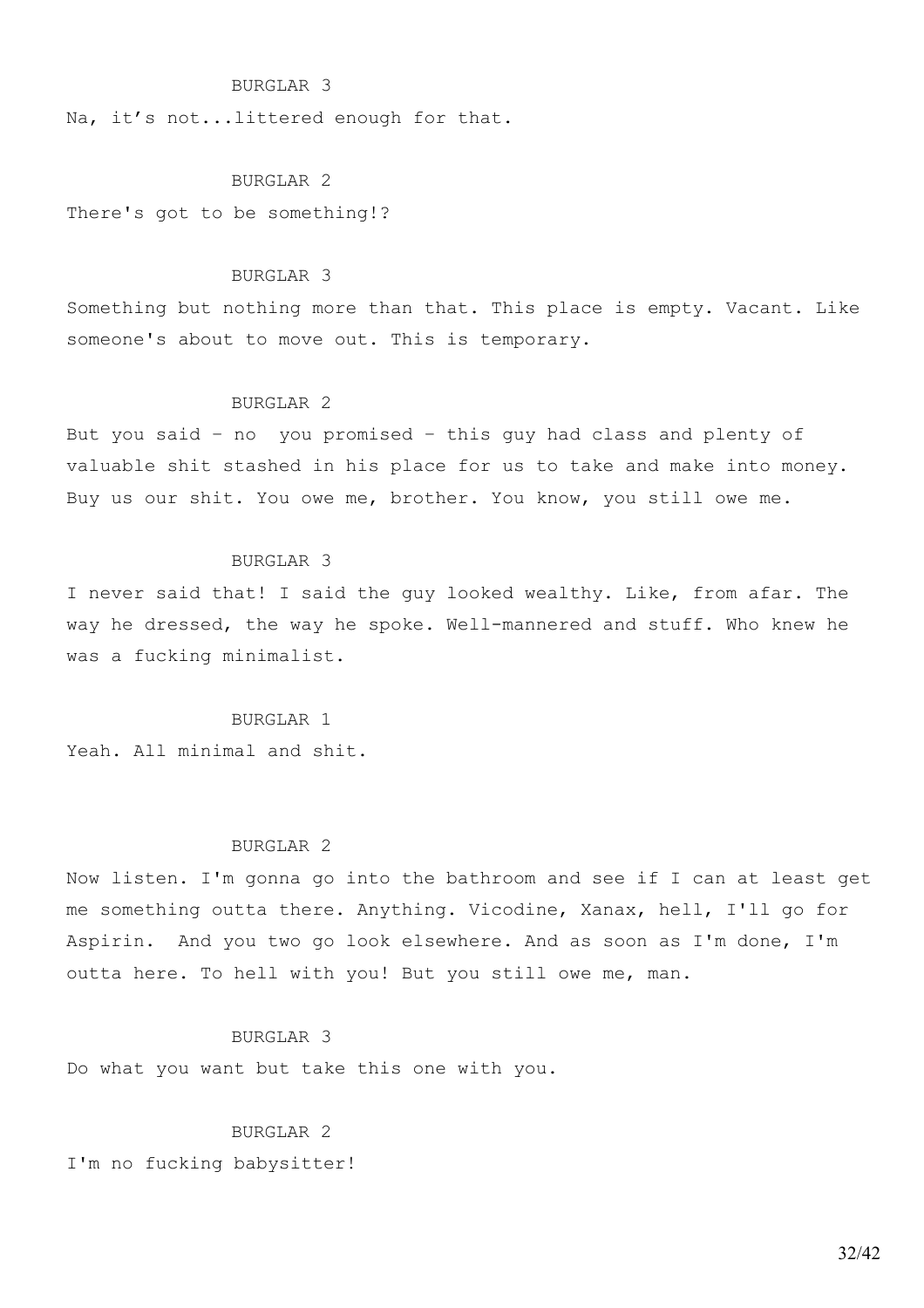#### BURGLAR 1

Hey! I'm still here!

### BURGLAR 2

Yeah well, you might as well be elsewhere.

#### BURGLAR 3

Okay. You go look in the bathroom, I'll take the kitchen and you, you go stand over there and...try not to trip over your own feet.

(BURGLAR 1 wants to protest but then simply nods.)

(BURGLAR 2 goes into the bathroom, snoops through the medicament cabinet above the sink, looks at the inscriptions on the pillboxes, then pockets them. BURGAR 3 goes off into the kitchen, opens the draws, tries to make as little noise as possible. He opens one of the draws and produces a framed picture. He inspects the frame to see if its valuable, is just about to pocket it, when he notices the people portrayed in the picture. He stares at the picture, motionless. BURGLAR 1 goes off towards the bedroom, looks back and then enters the bedroom carefully. BURGLAR 1 OFF. The stage lights fade, the spotlight is on Burglar 3.)

#### BURGLAR 3

Waste of time. All those years. Comradeship, love. He said it got too cold for him around here...He said he was afraid of turning into something he couldn't recognize any longer. A monster, that would stare back at him and never let go of him again.

I asked, if he thought I was turning into a monster too but he said no. Worse. I asked what this worst was and he answered: him. I was becoming like him. An enemy in close reach. An easy target. I'd lie next to him and wonder why he had chosen someone like me. Loved someone like me. Fucked someone like me. How long had he been planning to leave? A year? A month? Two years we had been together. Filled a home, shared a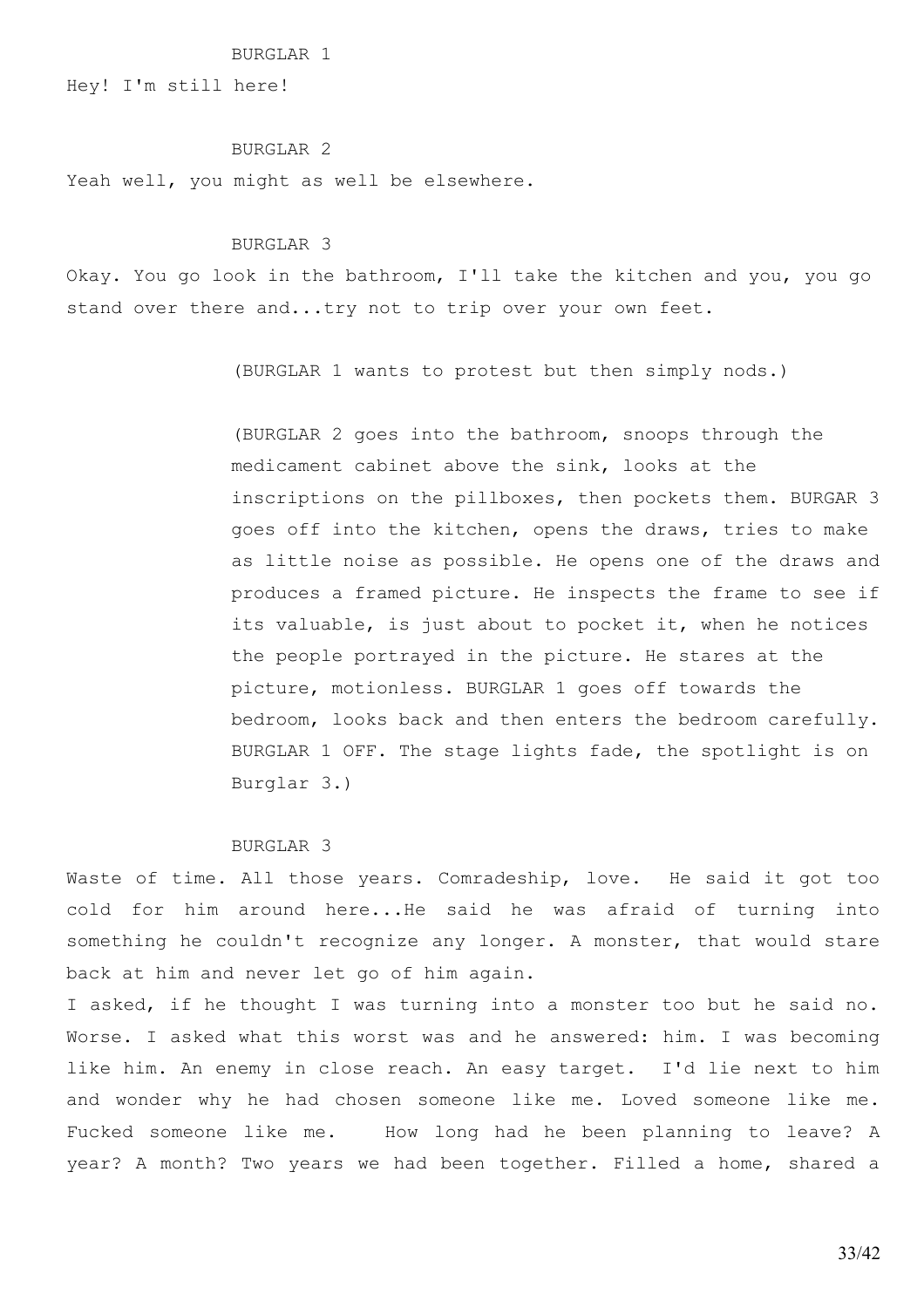life. We smoked, drank, laughed, fought, cried our hearts out. Touched, warmed, felt, explored bodies.

The rush. Silence. Love. When did it end? (Beat.)

> (The stage lights switch back on. B2 returns from the bathroom, stands in the living/dining room, then goes over to B3.)

### BURGLAR 2

Are you done there? I got me some fine stuff outta there. Look! Painkillers, relaxants and even some Aspirin! Not much but...What the matter with you?

(BURGLAR 2's still staring at the picture.)

#### BURGLAR 3

Fuck. I know this guy.

### BURGLAR 2

Yeah, man. You live above the dude. Knock knock, moron. Now come on. Let's get outta here. Hell knows why he's not up, with us around.

#### BURGLAR 3

No, I mean -

(Suddenly BURGLAR 1 can be seen storming out of the bedroom, stumbling and falling to the ground. His body's shaking, his eyes are wide open, as if he just witnessed pure horror.)

### BURGLAR 1

(Screams.) Run! Fucking madhouse! Run!

(BURGLAR 1 gets up, races past BURGLAR 2&3, out the front door. B1 OFF. BURGLARS 2 and 3 look after him, then at each other. BEN exits the bedroom carrying a baseball

34/42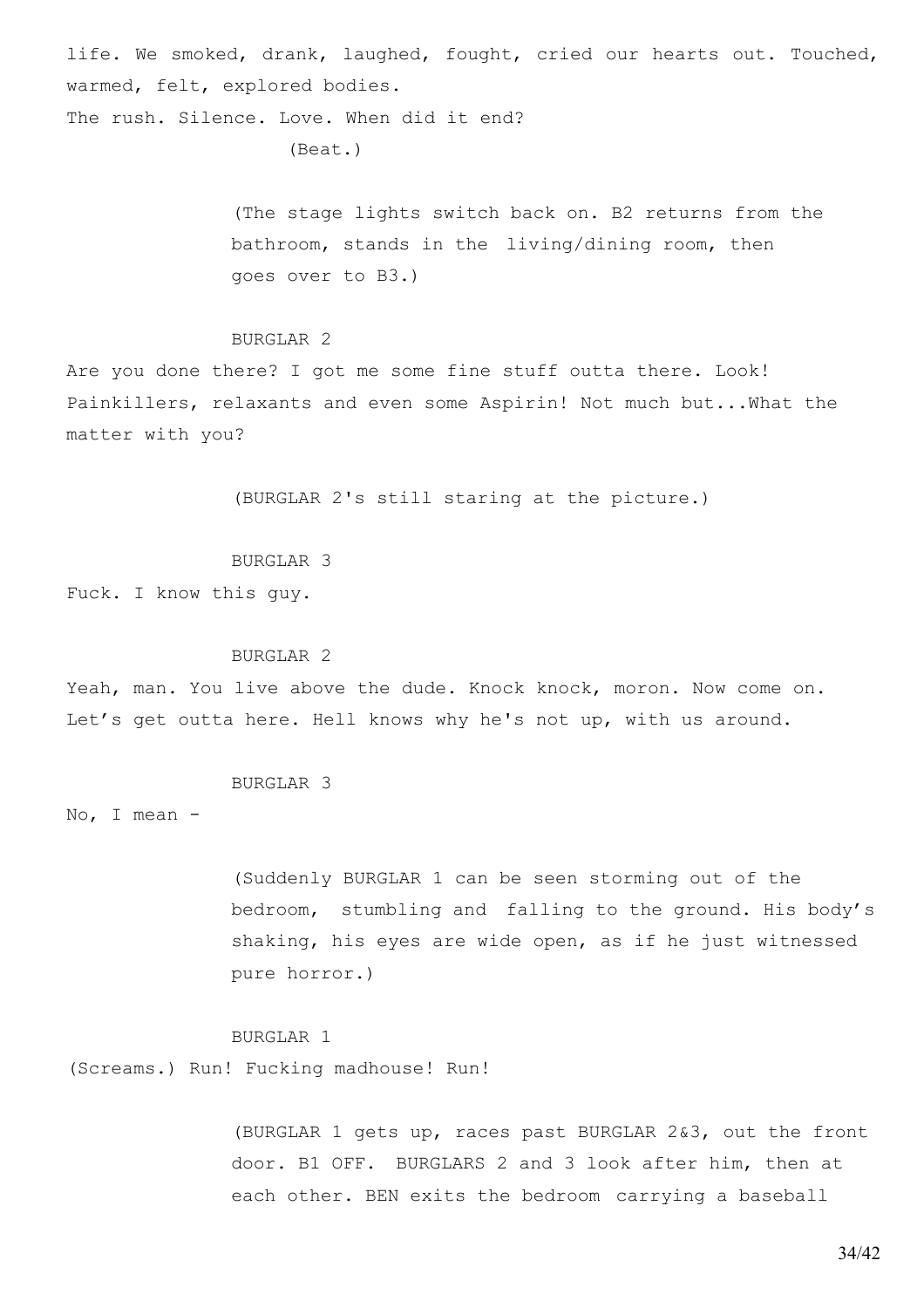bat, slowly moving towards the living/dining room. B2 and B3 immediately pull their masks over their head. B2 pockets the framed picture. B2 and B3 head towards the front door, turning off the living/dining room light on their way. BEN stumbles into the living/dining room, holding the bat up, occasionally swinging into the dark.)

#### BEN

(Roaring into the dark.) I know you're here! I'm not afraid of you! Get out before I make you!

> (BURGLAR 2 hurries off. OFF. BURGLAR 3 stops at the front door, looks back at BEN, then hurries away. OFF. The door stands wide open, BEN reaches the light switch, turns it on. He lowers the baseball bat, wipes his forehead, takes deep breaths. He shuts the front door, looks around.)

#### BEN

They're gone. You can come out now.

(Doris enters, her hands folded tightly before her chest. She slowly enters the living/dining room.)

#### DORIS

Are you sure?

#### BEN

Yes, I'm sure. It's okay. We're safe.

DORIS Look at this place! Look what they've done! BEN Burglars. Two, possibly three.

# DORIS Did they take anything?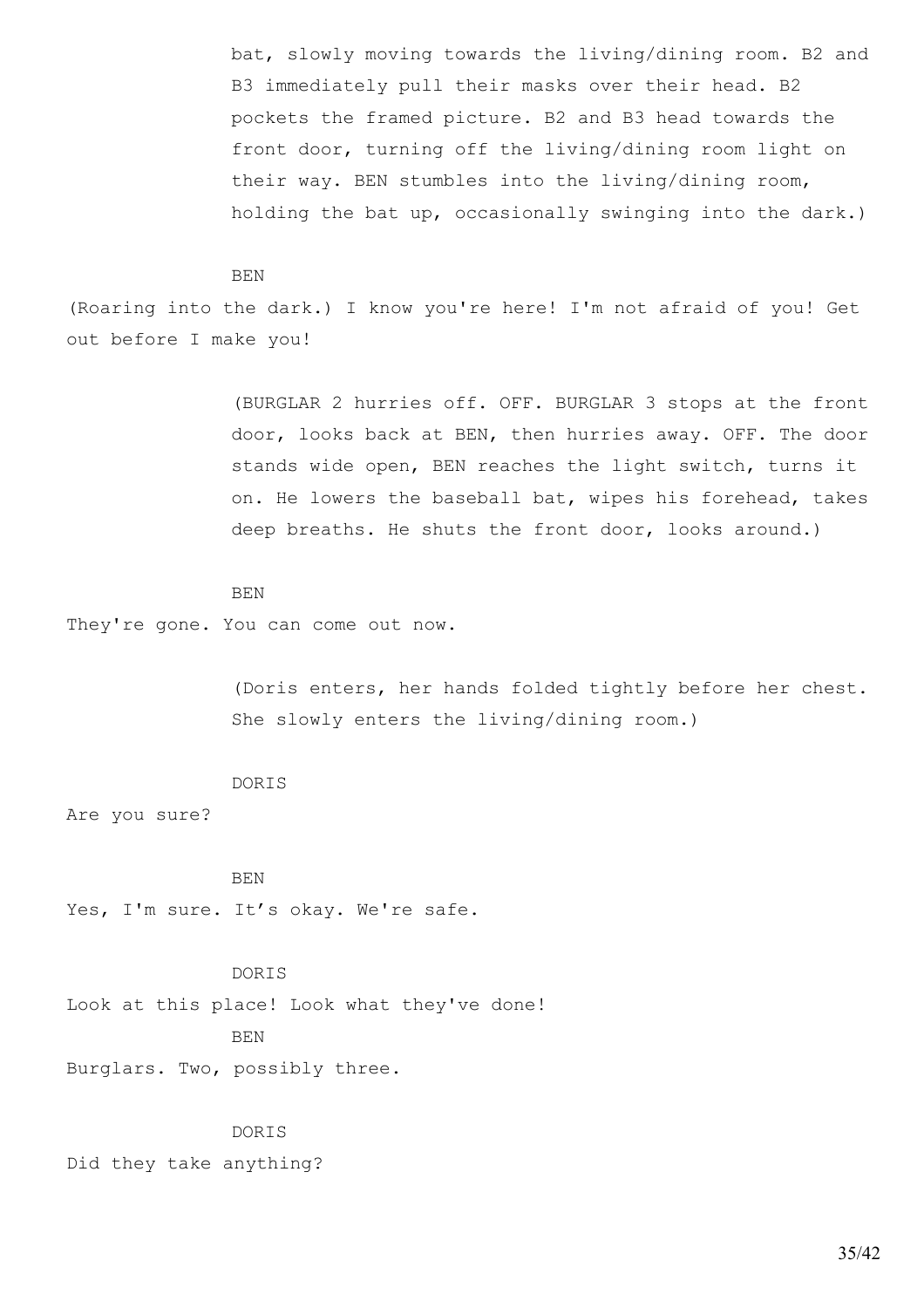There's nothing here to be taken.

# **DORTS**

Of course there is! My cookbooks, the silver cutlery...

#### **BEN**

They're still here. Look. All thirty-nine of them. And the set...it's long gone. Sold it.

### **DORTS**

Oh, yes. Of course.

(Doris goes over to the sideboard with the cookbooks, sits down before it and lets her hand glide over the row of books. BEN goes into the bathroom, looks into the cabinet, then returns to DORIS who is still staring at and touching the backs of the books.)

### BEN

It seems they just took the meds.

DORIS

Do you remember when I used to cook?

#### BEN

Probably some junkies out for a kick. Bad neighborhood.

### DORIS

I loved to cook. Baking, I never really enjoyed that much. Even though, you all praised my cinnamon cake so much...

### BEN

They won't be coming back.

### DORIS

The chocolate walnut cookies...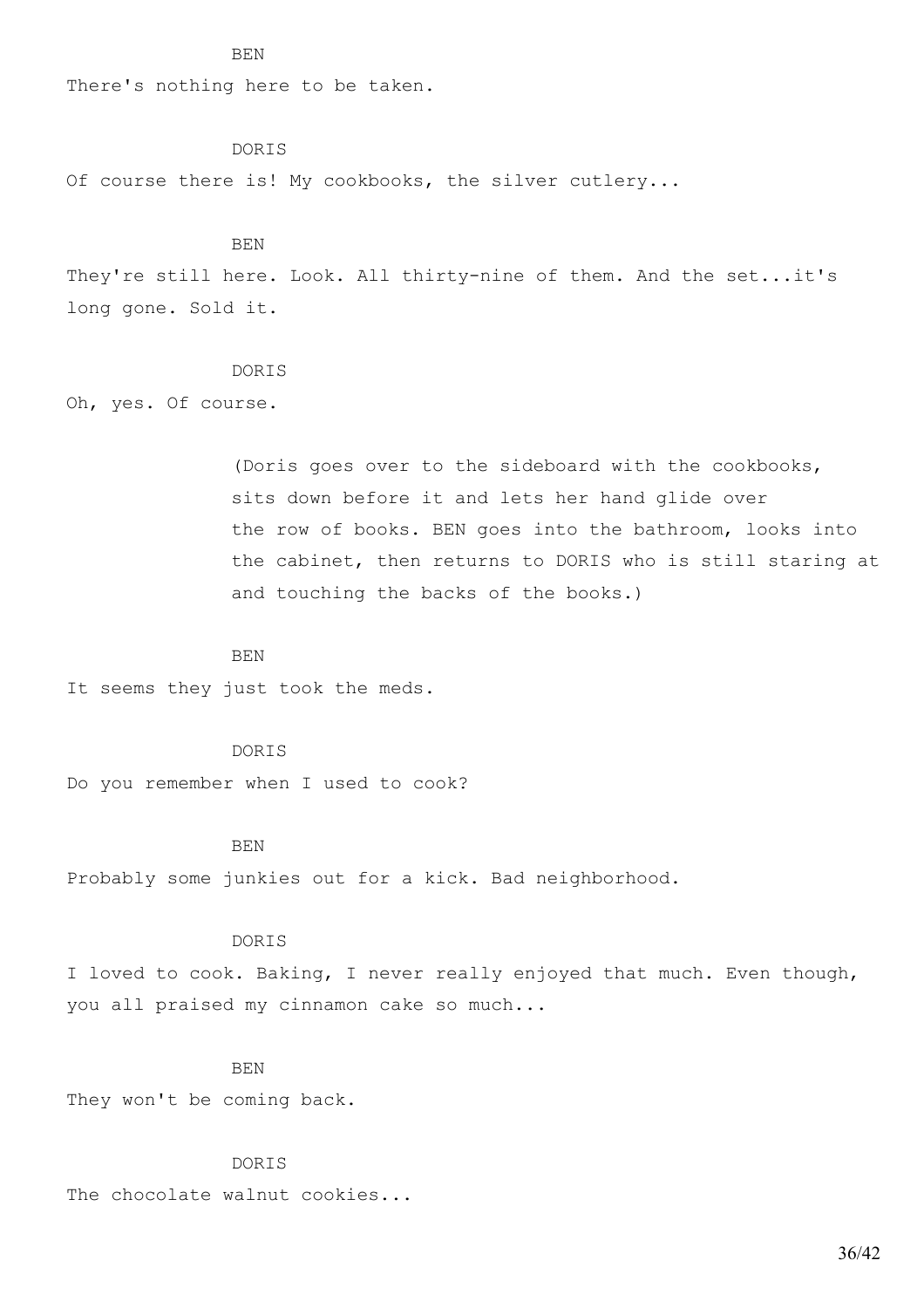They seemed scared out of their minds.

### DORIS

Roasted chicken, cauliflower with cream sauce and boiled potatoes. You guys loved it. Even the cauliflower.

### (Beat.)

I never got through trying them all...the recipes.

### BEN

I don't think we'll be needing to call the police, since they didn't really take anything...

(DORIS gets up, looks at BEN.)

# DORIS

You have to end it. You can't go on like this forever.

BEN

I know. It's not going to be forever. I'm on it.

### **DORTS**

This has to be over soon. Before anyone finds out.

BEN

I know.

DORIS You should've locked the door.

BEN

I did!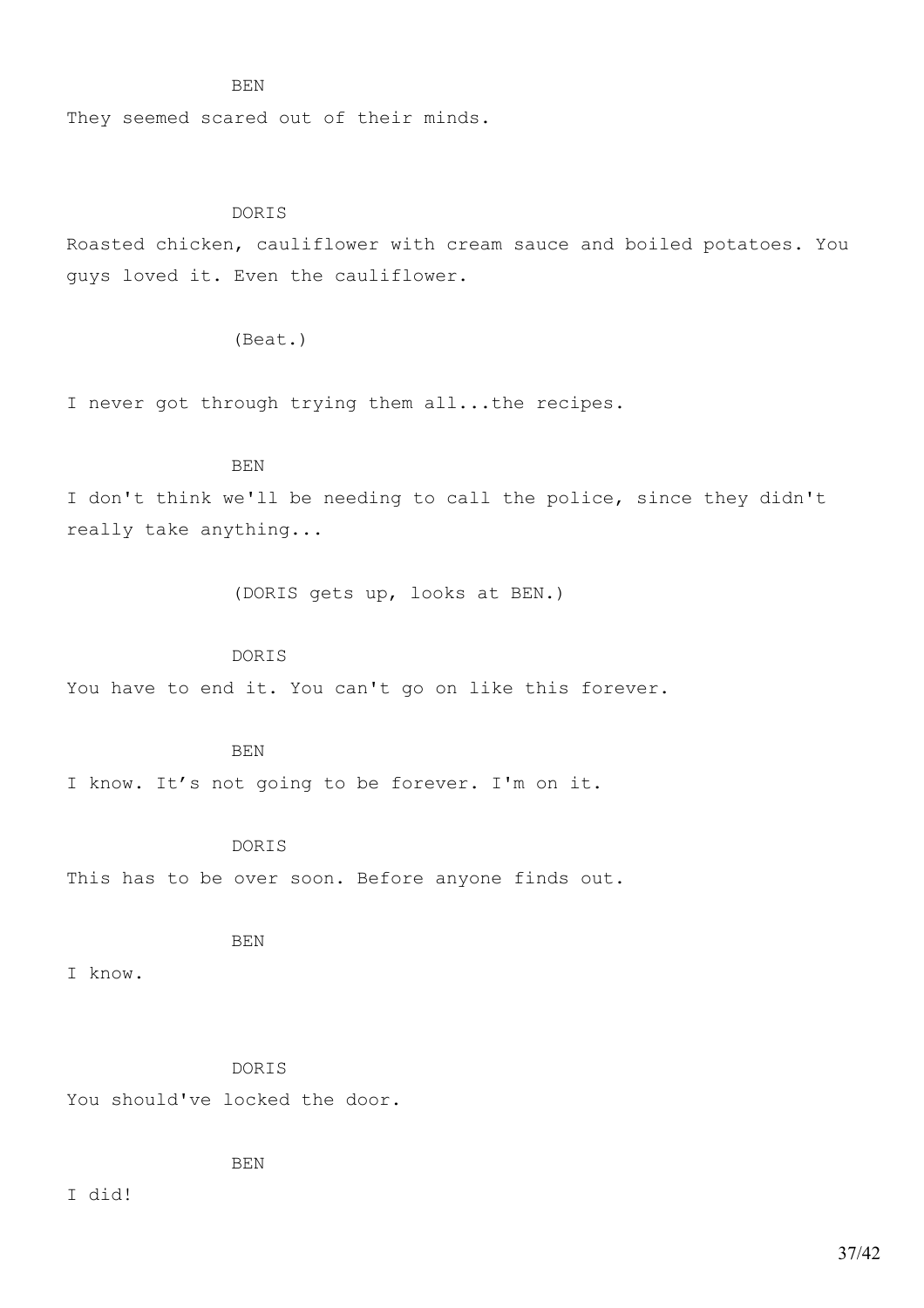DORIS

Bolted it?

BEN

(Guiltily.) I'm sorry.

DORIS

It's too late.

BEN

I know. I'm sorry.

# DORIS

Don't say that. You know how you sound...

# BEN

I will get him to come down here again. And then, I'll do it. Promise.

## DORIS

Don't make a promise if you can't keep it.

BEN

This time it's different.

DORIS

That's what you said last time. I'm counting.

BEN

I'm...-

(Beat.)

Do you want something? A glass of water at least?

DORIS

No, I'll just...stay here.

BEN